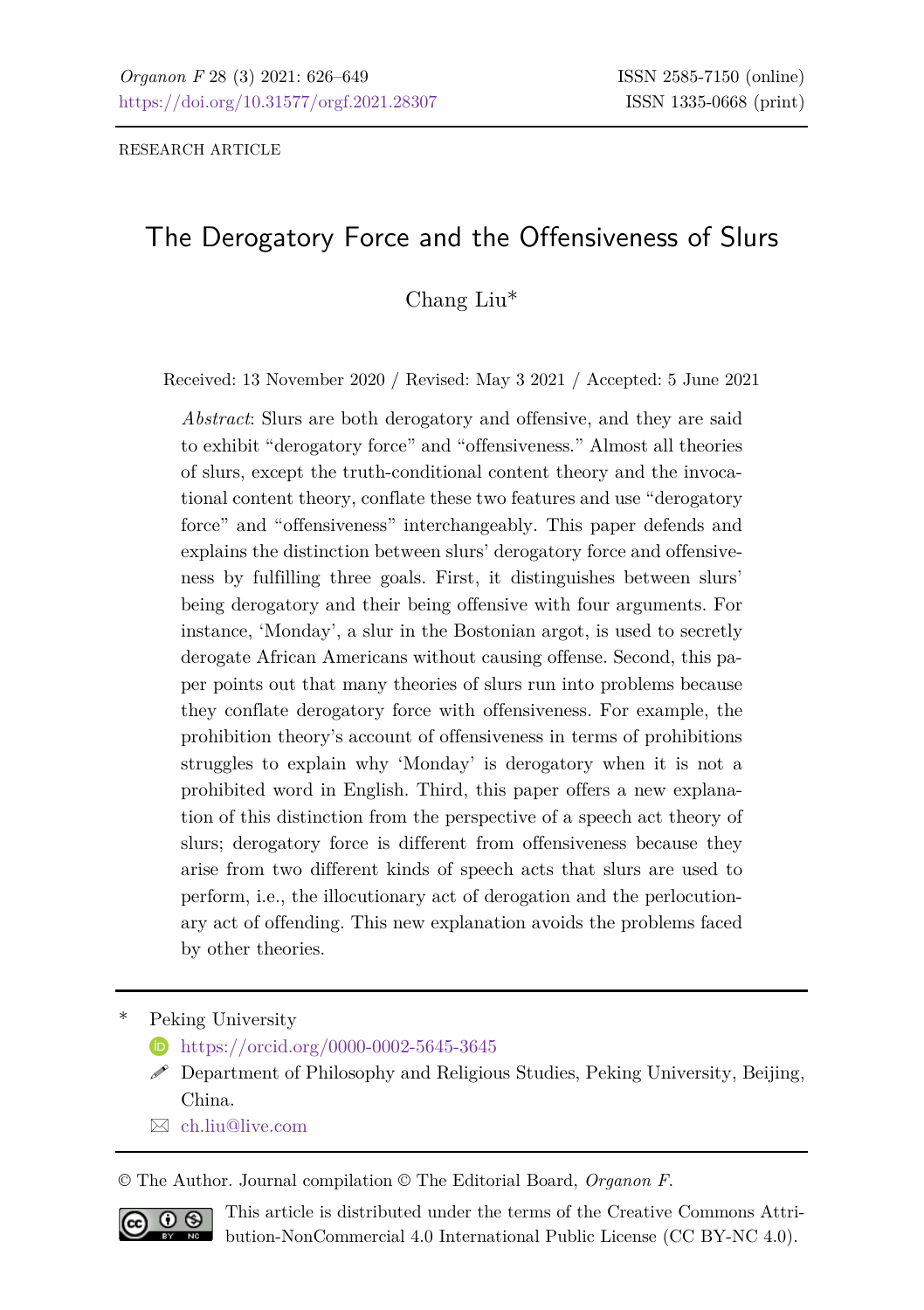*Keywords*: Derogation; expressives; offense; pejoratives; slurs; speech acts.

## **1. Introduction**

As evaluative terms, slurs are both derogatory and offensive.<sup>[1](#page-1-0)</sup> On the one hand, slurs are used to derogate a group of people and members of it. For instance, calling a Chinese person 'ch\*\*k' seems to convey the inferior value of the Chinese. On the other hand, slurs are also used to offend people. For example, calling someone 'ch\*\*k' in public would outrage many who oppose racism. The goal of theories of slurs is to explain the derogatory force and the offensiveness of slurs.

However, the *offensiveness* of slurs is commonly confused with the *derogatory force* of slurs by almost all theorists. Some theories are developed to explain why slurs are "offensive" (Bolinger 2017, Jeshion 2013a, Camp 2013, Anderson and Lepore 2013b). Other theories set out to explain why slurs are "derogatory" (Croom 2011, Richard 2008, Hom 2008, Whiting 2013). Nevertheless, both varieties assume that they are explaining the same phenomenon under different terminologies. Consequently, they use "derogatory force" and "offensiveness" interchangeably. For instance, Jeshion (2013a, 244) defines the "*derogatory* variation" of utterances as the phenomenon that "utterances of different slurring terms engender different degrees of intensity of *offensiveness*." Another example is Bolinger's (2017, 439) definition of "*offensive* autonomy" as the phenomenon that "slurs are offensive even when the speaker does not intend the use to be *derogatory*".[2](#page-1-1) Hom's (2012) truth-conditional content theory and Davis and McCready's (2020) invocational content theory are the only exceptions that differentiate between being derogatory and being offensive. Nevertheless, I will argue

<span id="page-1-0"></span><sup>1</sup> Warning: This paper contains examples of derogatory and offensive language. All examples that mention slurs are covered up with asterisks to minimize unintended effects. I apologize for the potential offense this paper might cause.

<span id="page-1-1"></span><sup>2</sup> Another good example comes from Camp (2013, 338), whose theory of slurs claims that "they are *offensive* because their associated perspectives are negative," but also describes slurs as "expressions that *derogate* in virtue of membership in a group like race or sex" (Camp 2013, 345).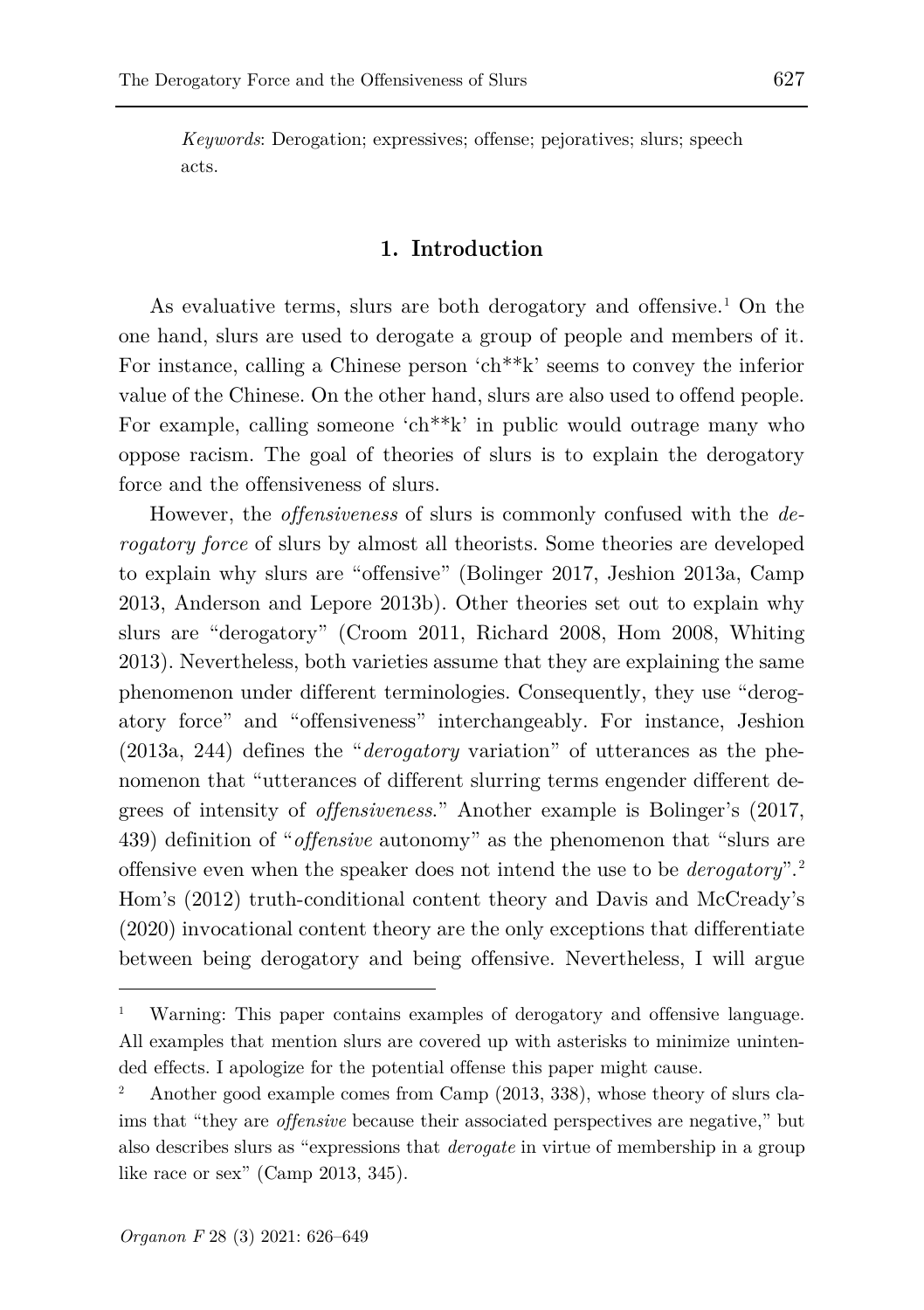that they either fail at explaining derogatory force or fail at explaining offensiveness.

The aim of this paper is to defend and explain the distinction between derogatory force and offensiveness. That is, being derogatory and being offensive are two different properties of slurs. My paper aims at fulfilling three goals, as follows. *First*, it will present four arguments for this distinction (§2). Derogatory force and offensiveness are different because they behave differently in non-slurs, quoted slurs, slurs in argots, and derogatory (or offensive) autonomy. *Second*, this paper will show how theories of slurs run into problems because they confuse derogatory force with offensiveness (§3). In particular, the conventional implicature theory's explanation of derogatory force does not explain why quoted slurs are offensive. Similarly, the prohibition theory's account of offensiveness can hardly explain why slurs in argots are derogatory. Even if the truth-conditional content theory and invocational content theory draw such a distinction, they nevertheless struggle with either explaining offensiveness or explaining derogatory force. *Third*, it will explain this distinction with a speech act theory of slurs (§4); slurs are derogatory and offensive because they are used to perform the illocutionary act of derogation and the perlocutionary act of offending, respectively. I will illustrate the advantage of this new explanation in avoiding the problems faced by other theories.

# **2. Distinguishing between derogatory force and offensiveness**

In this section, I will present four arguments for the distinction between the derogatory force and the offensiveness of slurs. I will defend two existing arguments (§2.1 *difference in non-slurs* and §2.2 *slurs in quotations*) and offer two new arguments (§2.3 *slurs in argots* and §2.4 *offensive and derogatory autonomy*).

Before introducing the arguments, I have to clarify my usage of the term "derogatory force" and "offensiveness." First, by "derogatory force," I mean the property of *being derogatory*. A typical example of being derogatory is making negative remarks about someone. A word is said to possess derogatory force when it is a derogatory word. Similarly, my usage of "offensiveness" refers to the property of *being offensive*. Good examples of being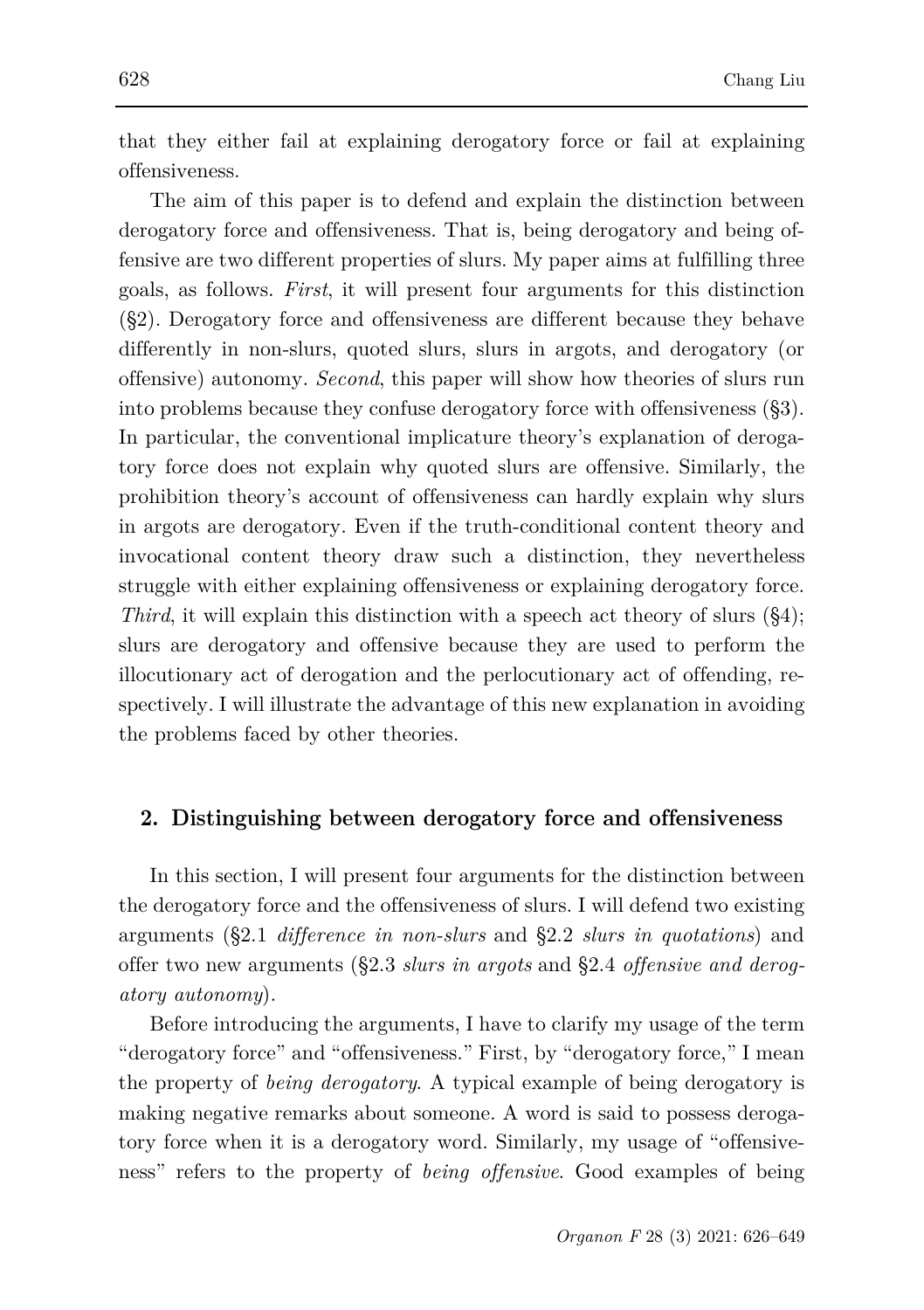offensive include using the F-word in public or passing gas at a cocktail party. A word instantiates offensiveness when it is an offensive word. For a theory to explain slurs' derogatory force or offensiveness is for it to explain why slurs are derogatory or offensive.

# *2.1 Difference in non-slurs*

The first argument for the distinction between derogatory force and offensiveness is that they can come apart in many expressions other than slurs. Although slurs are both derogatory and offensive, Hom and May (2013, 116) argue that many expressions can be offensive without being derogatory. Their example is a man's uttering 'You're beautiful.' to a woman passing by. Although the utterance contains only laudatory words, it is still offensive.<sup>[3](#page-3-0)</sup>

A possible objection against Hom and May is that their examples are about the offensiveness of particular *utterances* (or tokens), not the offensiveness of *types* of expressions. The type of an expression is offensive when the expression *itself* is an offensive word, e.g., there is something about the F-word that makes it an offensive word. By contrast, utterances of expressions like 'You're beautiful.' offend people because the way the expressions are used, rather than the expressions *themselves,* is offensive. This objection insists that what a theory of slurs explains is the offensiveness of the *types* of slurs, i.e., what makes a word itself an offensive word. Explaining what makes utterances offensive is not the job of a theory of slurs, since any innocent word can be used to offend. Even if Hom and May's examples prove that the offensiveness of utterances is distinct from their derogatory force, their examples do not apply to the offensiveness of the *types*.

I will defend Hom and May's argument from this objection with examples of offensive but non-derogatory *types* of expressions. For instance, the British name 'Falklands' is offensive for many Argentinians because they call the disputed island 'Malvinas'. Despite its offensiveness, 'Falklands' is not a derogatory term for the island. Notice that the source of offense is the

<span id="page-3-0"></span><sup>3</sup> Moreover, an utterance of a slur can cease to be offensive to an oppressed racial group, once they have internalized racist ideology. Nonetheless, the slur against the oppressed group remains derogatory (Hom and May 2013, 116).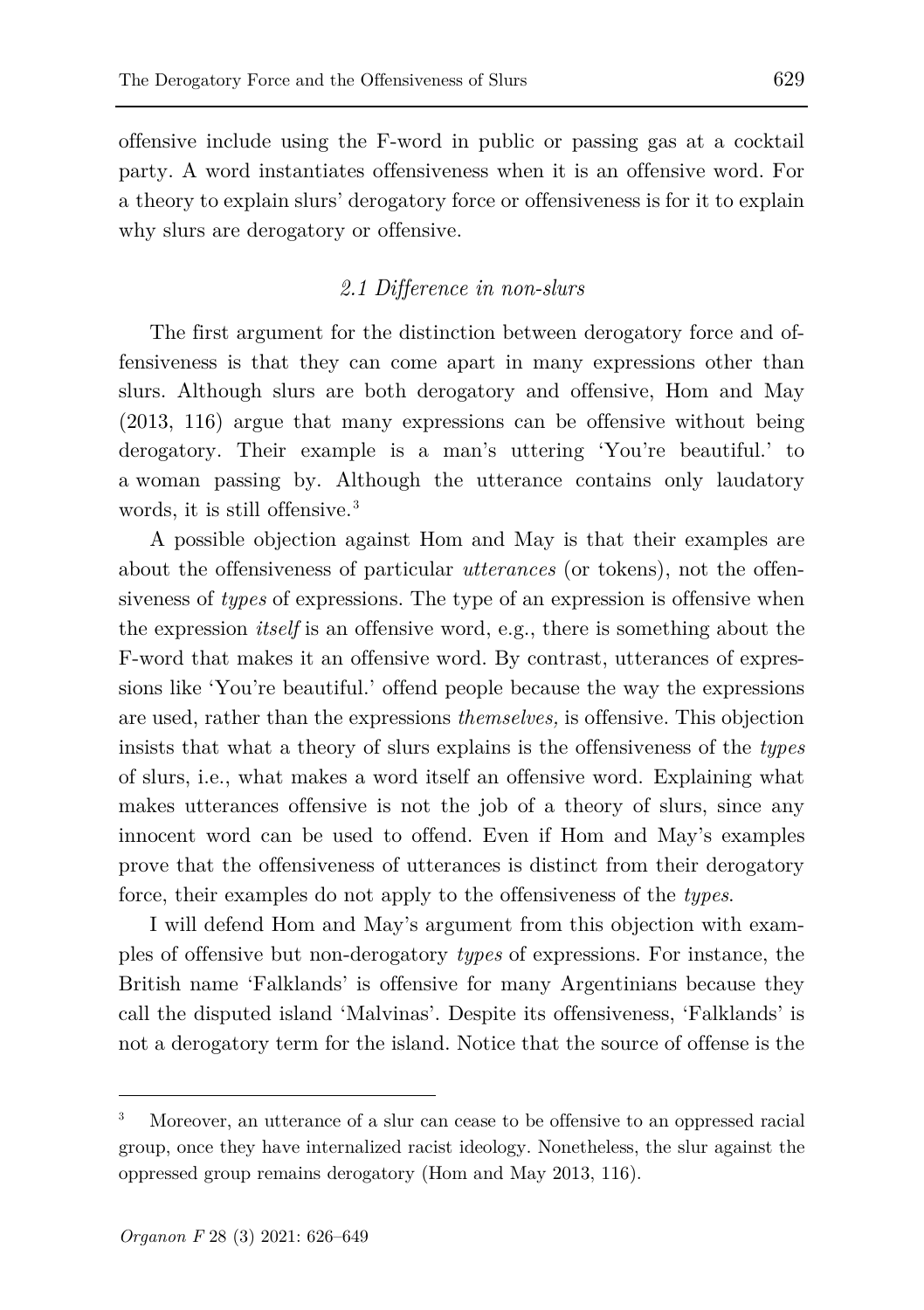type, not the particular utterances, of the expression. For example, even a friendly utterance like 'Falkland is a very nice island!' may still be offensive to an Argentinian hearer. This is because he is offended by the name itself, not how it is used in an utterance.

# *2.2 Slurs in quotations*

The second argument for the distinction is that the derogatory force of slurs behaves differently than their offensiveness in quotations. Slurs lose their derogatory force when they are mentioned (in pure or mixed quotations) but not directly used. Consider examples such as ''Ch\*\*k' is a slur for the Chinese.' and 'It is wrong for him to treat them like 'ch\*\*ks'.' Sentences like these are not derogatory against the Chinese. In pure quotations, 'ch\*\*k' is not used to derogate the Chinese because it is not used at all. In mixed quotations, 'ch\*\*k' is used to report the derogatory attitude of those who call the Chinese 'ch\*\*ks', rather than the speaker's attitude.

However, slurs, as Anderson and Lepore (2013a, 36) point out, can remain offensive even if they appear in quotations. For example, Laurie Sheck, a creative writing professor at the New School in New York, mentioned the N-word in her class on *I Am Not Your N\*\*\*o*, a documentary on James Baldwin (McWhorter 2019). She asked the students why the title replaced 'n\*\*\*er', the word used in Baldwin's original quote, with 'n\*\*\*o'. A white student felt offended and protested her quotation of Baldwin's use of the slur. Even if quoted slurs do not derogate a group, they can still cause offense.[4](#page-4-0)

Here is a possible objection against my claim that quoted slurs are nonderogatory: it does not make sense of why quoted slurs can still be prob-

<span id="page-4-0"></span>There are many explanations of why quoted slurs remain offensive. For Anderson and Lepore (2013), quoted slurs are offensive because using slurs in quotations still violates prohibitions on them. By contrast, Rappaport (2020, 193) explains the offensiveness (what he calls "toxicity") of quoted slurs in terms of their neurolinguistic effects; the phonological forms of slurs, even in quotations, can still directly trigger distinct processes in the right hemisphere like curse and taboo words. Despite the different explanations, it has been hardly disputed that quoted slurs can remain offensive.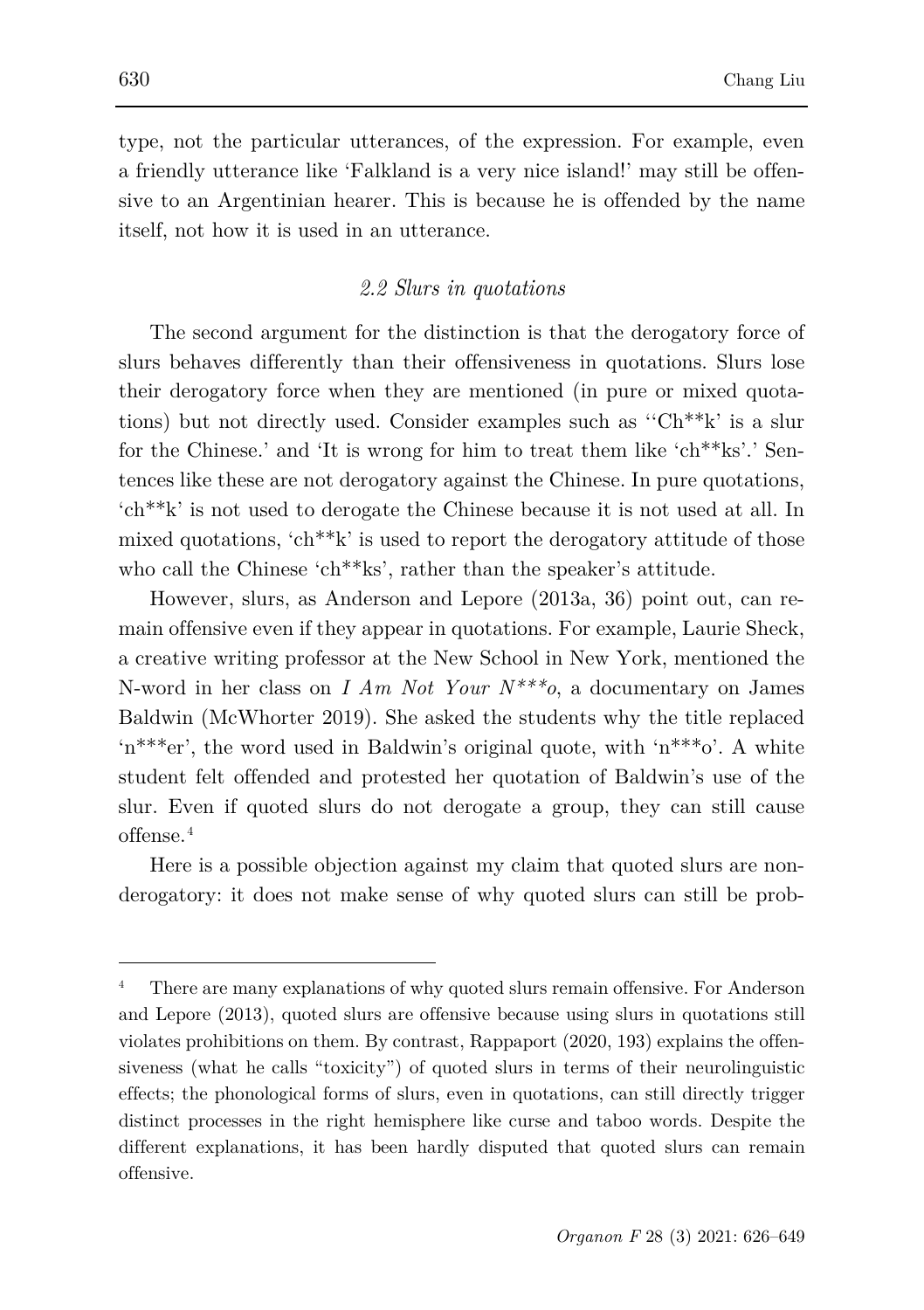lematic. If quoted slurs were non-derogatory, using them would be unproblematic like saying that ''Chinese' is the name for the Chinese.' Nevertheless, non-bigots would be reluctant to even utter slurs in quotations, e.g., " $Ch<sup>**k</sup>$ " is a slur for the Chinese.". There are good reasons to refrain from such utterances; even quoting slurs can have bad consequences.

My response to this objection is to provide an alternative explanation of the problematic nature of quoted slurs. To say that quoted slurs are nonderogatory is not to say that they are unproblematic. Their problematic nature has another source, that is, their offensiveness. We find quoted slurs problematic because they offend many audiences, even if they do not derogate. For instance, someone who has been traumatized by incidents of being called 'ch\*\*k' can feel offended by merely quoting the slur. This is because hearing the slur itself often suffices to trigger negative experiences. Nonbigots would be reluctant to quote slurs because they would avoid causing such offenses and burdening the victim with traumatic experiences.

#### *2.3 Slurs in argots*

As for the third argument for the distinction, I will argue that *slurs in argots* can be derogatory without being offensive. Many slurs in argots are used to secretly derogate a particular group without causing offense. For instance, a police officer was fired for calling Boston Red Sox outfielder Carl Crawford 'Monday'. It turns out that 'Monday', a seemingly innocent word, is a secret slur for African Americans in the Bostonian argot (Zimmer 2012). Similar examples include white waiters' calling black customers 'Canadians', 'cousins', or even 'white people'. In these cases, the point of using argots is to say something derogatory while avoiding offending people. To summarize, slurs can be derogatory without being offensive in argots, and their derogatory force is distinct from their offensiveness.

An objection against my argument is that the so-called "slurs in argots" (e.g., 'Monday') are not really slurs. Therefore, my examples are irrelevant and do not prove the difference between slurs' derogatory force and offensiveness. This objection distinguishes *slurs* from non-slurs that are *used as slurs*. On the one hand, this objection insists that for an expression to be a slur, it must be a slur in a natural language like English. For instance, 'ch\*\*k' is a slur, and it is labeled by English dictionaries as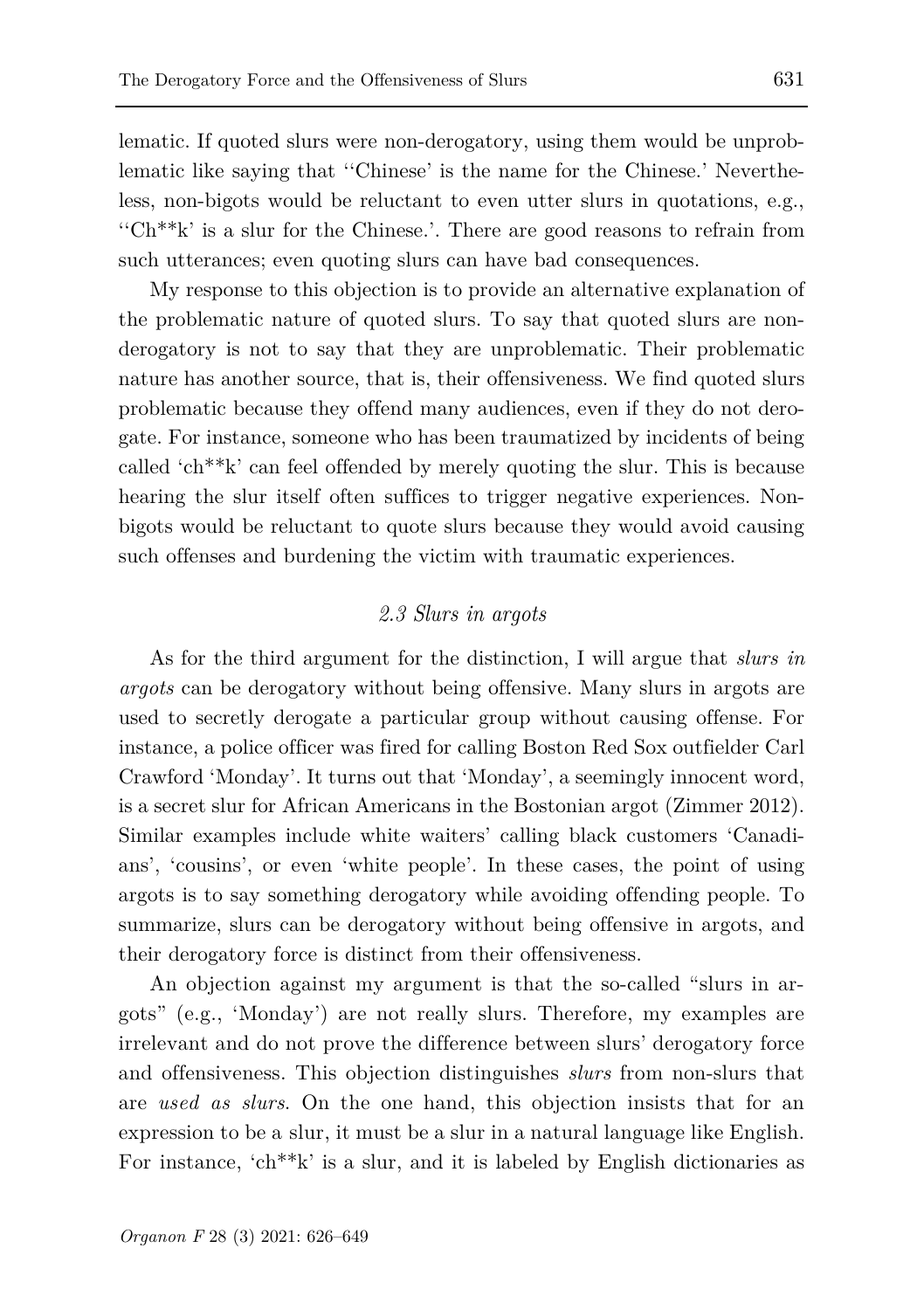"derogatory."[5](#page-6-0) On the other hand, this objection holds that non-slurs can be *used as slurs*, but this does not make them slurs in a language. Suppose two speakers start to use the word 'water' as a slur for an oppressed group between themselves. Does this fact suddenly make 'water' a slur in English? Should 'water' be banned from public usage like 'ch\*\*k'? The answer should be "no." This is because being used as a slur by a few speakers does not change the meaning and the use of the word 'water' in English; such usage does not affect the convention of how English speakers use the word in the linguistic community. Likewise, words in argots like 'Monday' are used as slurs but remain non-slurs in English. After all, 'Monday' is not labeled as a slur or even a derogatory expression in dictionaries. One should not be accused of using slurs when one says 'I will see you on Monday.'. In conclusion, my examples do not prove the distinction between slurs' derogatory force and their offensiveness.

My reply to this objection is that there cannot be a clear boundary to exclude slurs in argots (e.g., 'Monday') from what are considered "real slurs" (e.g., 'ch<sup>\*\*</sup>k'). Many slurs have evolved gradually from slurs in argots. For instance, 'w\*p', an English slur for Italians, originated from 'guappo' (dandy or swaggerer) in the southern Italian dialect (Zimmer 2018). It was introduced by working-class Italian immigrants to New York, where it was misheard as 'w\*p' by other New Yorkers. Gradually, it was adopted by other English speakers as a slur for Italians. This objection against my argument entails that 'w\*p' started as a non-slur in the New York workers' argot, but it suddenly became a slur in English at a certain point. However, there was never such a magical point. This is because the process for a secret slur in an argot to become a full-blown slur in English is gradual and continuous. As the number of speakers who understand the word grows, a secret slur in the argot of a small group (e.g., New York's immigrant workers) gradually becomes a slur in a dialect of English (e.g., the New York dialect) and eventually becomes a full-blown slur in English. This gradual process also involves a continuous growth of its offensiveness.

<span id="page-6-0"></span><sup>5</sup> For the definition in the Oxford English Dictionary, see 'Ch\*\*k, n.5'. OED Online. December 2020. Oxford University Press. [https://www.oed.com/view/En-](https://www.oed.com/view/Entry/31779?result=5) $\text{try}/31779?$ result=5 (accessed February 17, 2021).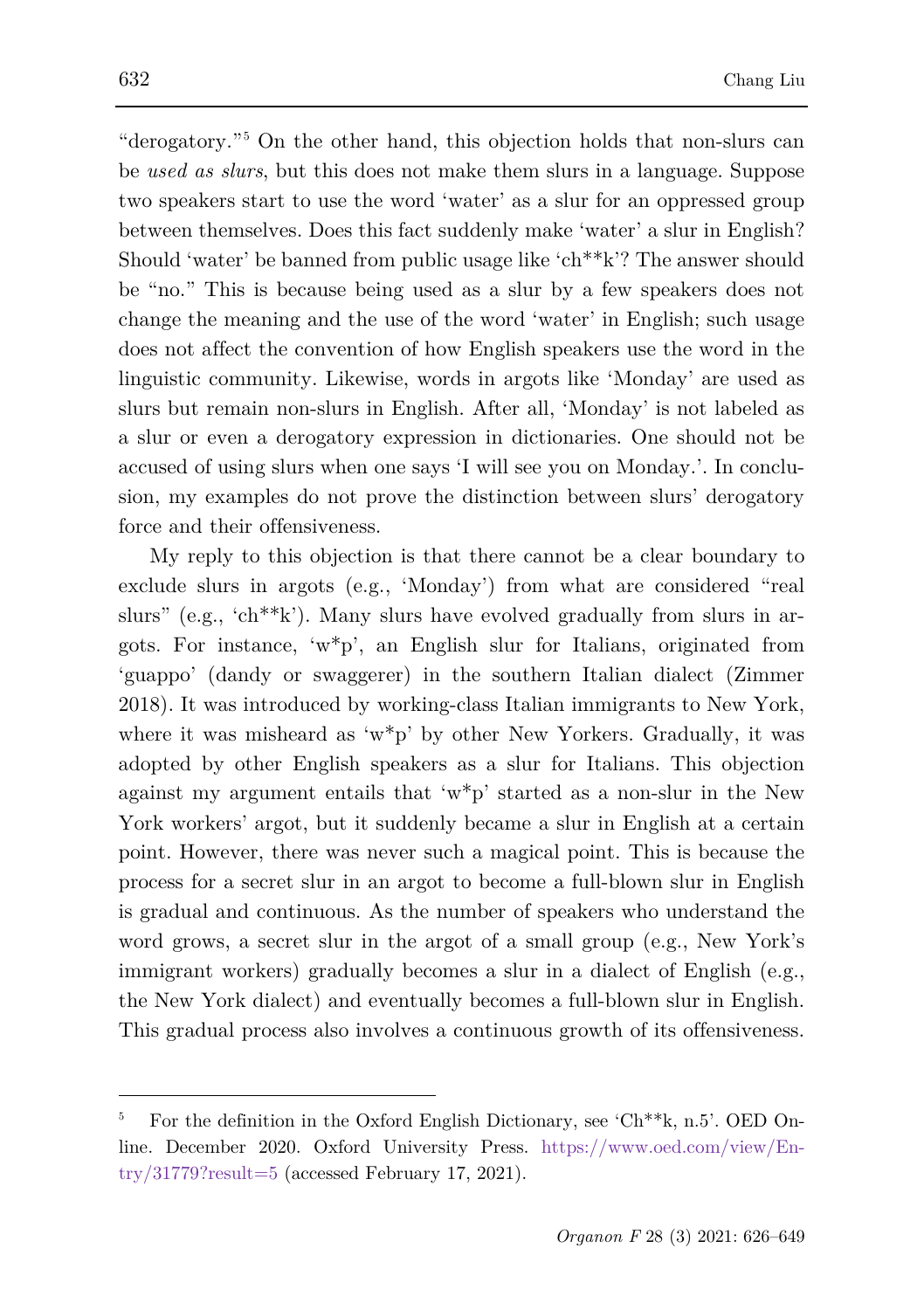Slurs in argots cause no offense or less offense because very few people understand that they are derogatory. As more speakers understand these words, they become more offensive.<sup>[6](#page-7-0)</sup> To summarize, there cannot be a clear boundary to exclude slurs in argots from other slurs in English.

# *2.4 Offensive and derogatory autonomy*

Finally, I will give the fourth argument for the distinction, i.e., that derogatory force and offensiveness differ in terms of *autonomy.* Many theories conflate "derogatory autonomy" with "offensive autonomy", i.e., slurs are said to be derogatory or offensive regardless of the intention of the speaker (Hom 2008, Jeshion 2013a, Bolinger 2017). For instance, the "*derogatory* force" of slurs is said to be "independent of the attitudes of any of its particular speakers" (Hom 2008, 426). According to Bolinger (2017, 439), "slurs are *offensive* even when the speaker does not intend the use to be derogatory". These theories often assume that derogatory autonomy is the same thing as offensive autonomy. A good example is the definition from Jeshion (2013a, 233): "slurs are also said to possess *derogatory* autonomy: the *offensiveness* of a use of a slurring term is 'autonomous from the beliefs, attitudes, and intentions of individual speakers'".

Nevertheless, I will argue that slurs exhibit offensive autonomy but *not* derogatory autonomy. That is, slurs are offensive regardless of the speaker's intentions, but slurs' being derogatory is affected by the speaker's intentions. On the one hand, I acknowledge the *offensive autonomy* of slurs. Slurs can offend hearers even if the speaker does not intend to offend. For instance, saying " $Ch<sup>**k</sup>$ " is a slur for the Chinese.' with the intention to raise awareness of racism can still offend a hearer who finds hearing the slur traumatizing. On the other hand, I deny the *derogatory autonomy* of slurs. Whether using slurs is derogatory and how derogatory it is (at least sometimes) depend on the intention of the speaker. For example, the N-word can be used by African Americans to express respect, rather than derogatory attitudes, as in 'John Brown is a straight-up n\*\*\*er.' (Kennedy 2003, 30). Examples like this are often called "the camaraderie use" or "insular

<span id="page-7-0"></span>I am grateful to an anonymous reviewer for raising this point.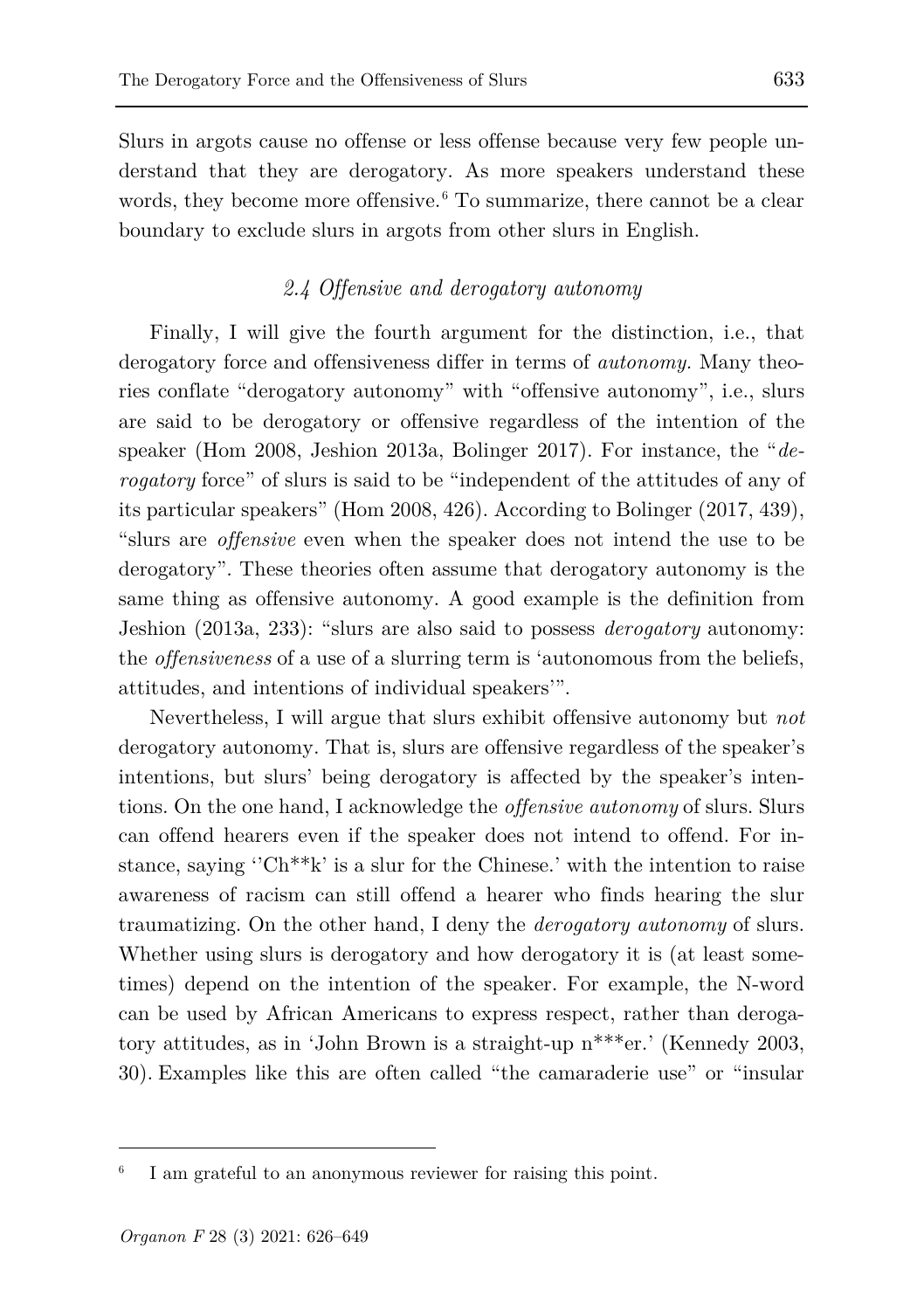reclamation" (Jeshion 2020). [7](#page-8-0) We do not find this utterance of the N-word derogatory because we know that the African American speakers do not intend to derogate themselves.[8](#page-8-1) To summarize, offensiveness is not derogatory force because the former does not depend on the speaker's intention like the latter.<sup>[9](#page-8-2)</sup>

Here is a possible objection against my denial of derogatory autonomy: regardless of the intentions of the speakers, slurs still retain certain derogatory elements in what Jeshion (2020) calls "pride reclamation". [10](#page-8-3) For example, political activists deliberately called themselves 'queer'. In doing so, they showed their unflinching attitude toward the derogatory uses of the bigots. According to Bianchi (2014), these "pride reclamation" uses are nonderogatory because they echo the derogatory uses of the bigots so as to show their disassociation from such derogatory uses. If no derogatory use was echoed, there would be nothing for the speaker to disassociate from.

I have two responses to this objection. First, my rejection of derogatory autonomy does not entail that intentions can always make utterances of slurs non-derogatory. Derogatory autonomy takes derogatory force to be unaffected by intentions. Therefore, it suffices to reject derogatory autonomy if there exist some cases in which utterances of slurs are made nonderogatory by intentions (e.g., the camaraderie uses from (Kennedy 2003, 30)). Second, the example of "pride reclamation" is insufficient for saving derogatory autonomy. This is because derogatory autonomy concerns whether the speaker's *utterance* of a slur is derogatory; it is not about whether the uses of others "echoed" by the utterance are derogatory. Suppose the activists' utterances of 'queer' echo the uses of the bigots. Even if

<span id="page-8-0"></span><sup>7</sup> Slurs can be non-derogatory in other ways. Anderson (2018) points out that the speaker can use slurs to express a neutral or positive attitude in the "referential uses" of slurs. Zeman (2021) proposes that slurs like "țigan" are non-derogatory in their "identificatory uses," in which speakers use these slurs to identify members of their own community.

<span id="page-8-1"></span>I will explain non-derogatory utterances of slurs with my speech act theory of slurs in §4.1.

<span id="page-8-2"></span>However, there is an exception; institutional derogation does not depend on intentions. I will explain this in §4.2.

<span id="page-8-3"></span>Thanks go to Dan Zeman for pointing to this objection.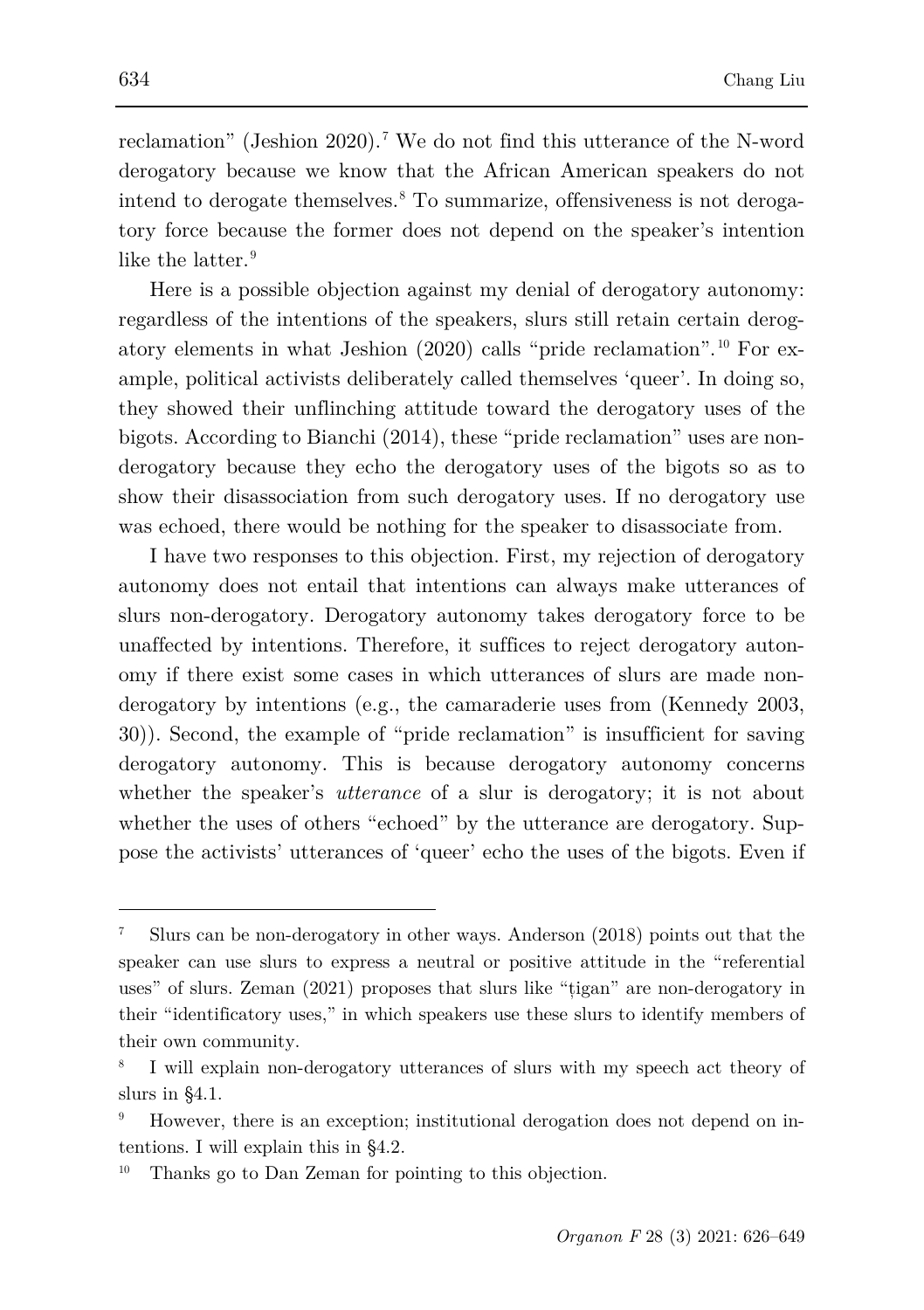these utterances echo uses that are derogatory, the activists' utterances themselves remain non-derogatory. Here is an analogy: reporting someone's ridiculous statement does not make the report itself ridiculous. Therefore, pride reclamations do not constitute counterexamples to my rejection of derogatory autonomy.

## **3. Challenges for existing theories**

In this section, I will show how conflating derogatory force and offensiveness gives rise to problems for theories of slurs such as the conventional implicature theory (§3.1) and the prohibition theory (§3.2). Although the truth-conditional content theory (§3.3) and the invocational content theory (§3.4) distinguish between being derogatory and being offensive, they still face issues such as slurs in quotations and institutional derogation.

# *3.1 The conventional implicature theory*

According to the conventional implicature theory, slurs are derogatory because they carry derogatory conventional implicatures (Whiting 2013, Williamson 2009, Sennet and Copp 2017). For example, what is said by 'Yao is a ch\*\*k.' is the same as 'Yao is a Chinese.'; both are true if and only if Yao is Chinese. Nevertheless, using 'ch\*\*k' conventionally implicates derogatory contents such as "a noncognitive attitude of contempt (or scorn or derision or … )" for the Chinese (Whiting 2013, 265).

However, the conventional implicature theory's account of derogatory force does not apply to offensiveness. In particular, it can hardly explain the offensiveness of slurs in quotations.<sup>[11](#page-9-0)</sup> As  $\S 2.2$  has shown, quoted slurs cease to be derogatory but remain offensive (Anderson and Lepore 2013a, 36). The conventional implicature theory can explain why slurs in quotations are no longer derogatory. This is because conventional implicatures are lost in quotations, e.g., ''But' is a connective.' does not conventionally

<span id="page-9-0"></span><sup>&</sup>lt;sup>11</sup> Anderson and Lepore (2013a) argue against all content-based theories with quoted slurs. Although the conventional implicature theory is not specifically mentioned in their argument, their argument from quoted slurs does challenge this theory.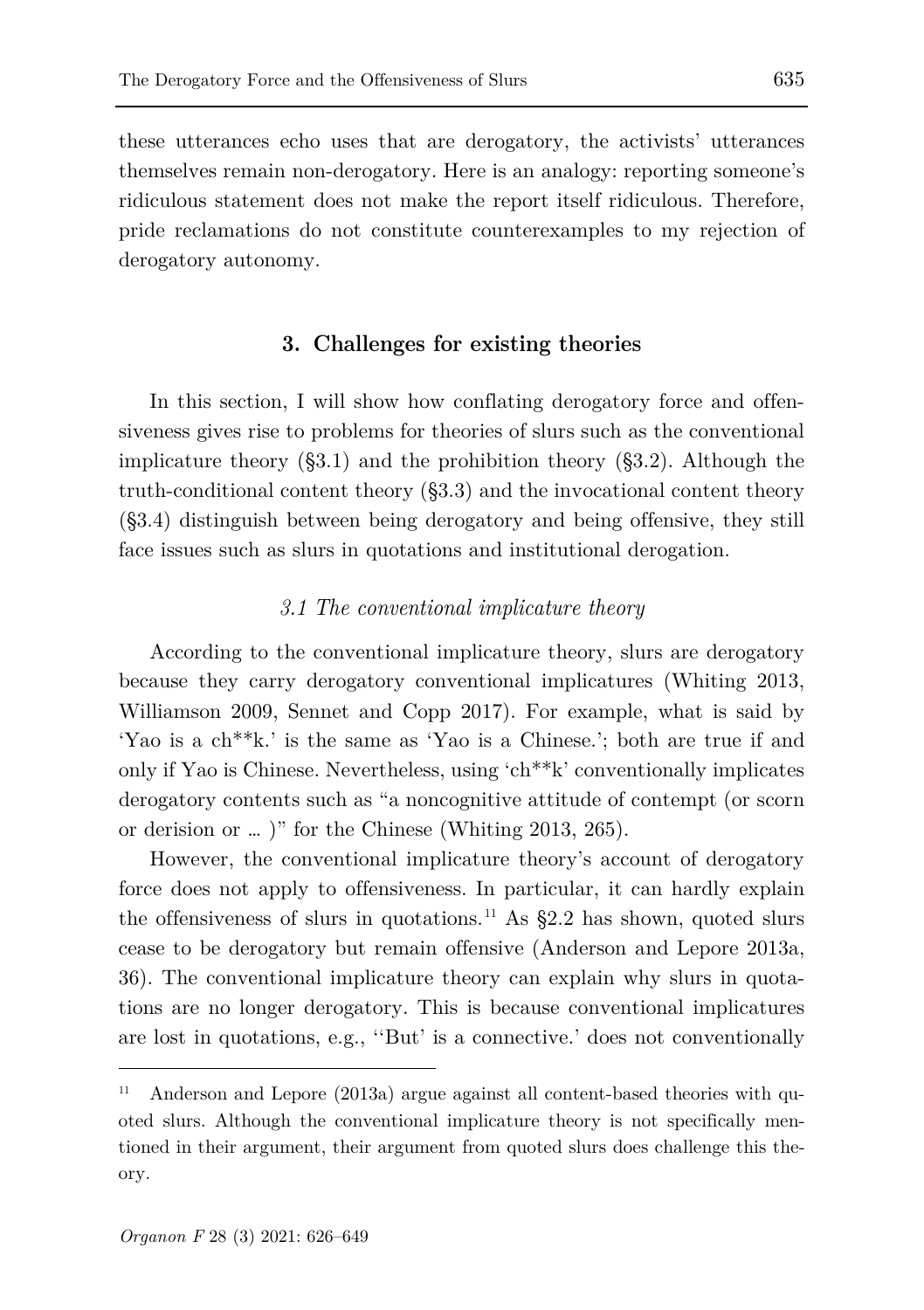implicate a contrast like 'John is rich but kind.'. Similarly, "Ch<sup>\*\*</sup>k' is a slur for the Chinese.' lacks the conventional implicature that the speaker has a negative attitude toward the Chinese. Unfortunately, this explanation does not apply to offensiveness. If slurs' offensiveness originated from conventional implicatures, ''Ch\*\*k' is a slur for the Chinese.' would be non-offensive. However, the offensiveness of slurs is not lost in quotations like conventional implicatures. There must be something other than conventional implicatures that are responsible for the offensiveness of quoted slurs.

# *3.2 The prohibition theory*

The prohibition theory is another theory that struggles with the distinction between derogatory force and offensiveness. According to Anderson and Lepore (2013b), slurs are offensive because they are prohibited words; using slurs violates the prohibition against them. For instance, publicly calling someone 'ch\*\*k', which is widely forbidden, causes offense because it blatantly violates the prohibition.

However, the prohibition theory's explanation of offensiveness does not apply to derogatory force. It faces two problems. First, it fails to account for the difference in the target of derogatory force and offensiveness. Hom (2012, 379) argues that the derogatory force of slurs targets members of a group, whereas their offensiveness targets the audience. For instance, 'ch\*\*k' is derogatory *against* the Chinese, but it is not merely offensive to the Chinese; it offends many non-Chinese hearers as well. Hom's distinction presents a problem for the prohibition theory. The prohibition theory can explain why the offensiveness of 'ch\*\*k' does not merely target the Chinese. This is because using this slur violates the prohibition and therefore causes offense to the hearers who uphold this prohibition. Unfortunately, this is not applicable to its derogatory force; slurs are not derogatory against those who prohibit the slurs. A white hearer can be offended by someone's usage of 'ch\*\*k', because he is against using racial slurs. Nevertheless, this does not make 'ch\*\*k' a derogatory word against white people. Therefore, there must be something other than violating prohibition that explains why derogatory force is more limited in its targets.

Second, the prohibition theory can hardly explain why slurs in argots can be derogatory without being offensive. The prohibition theory does offer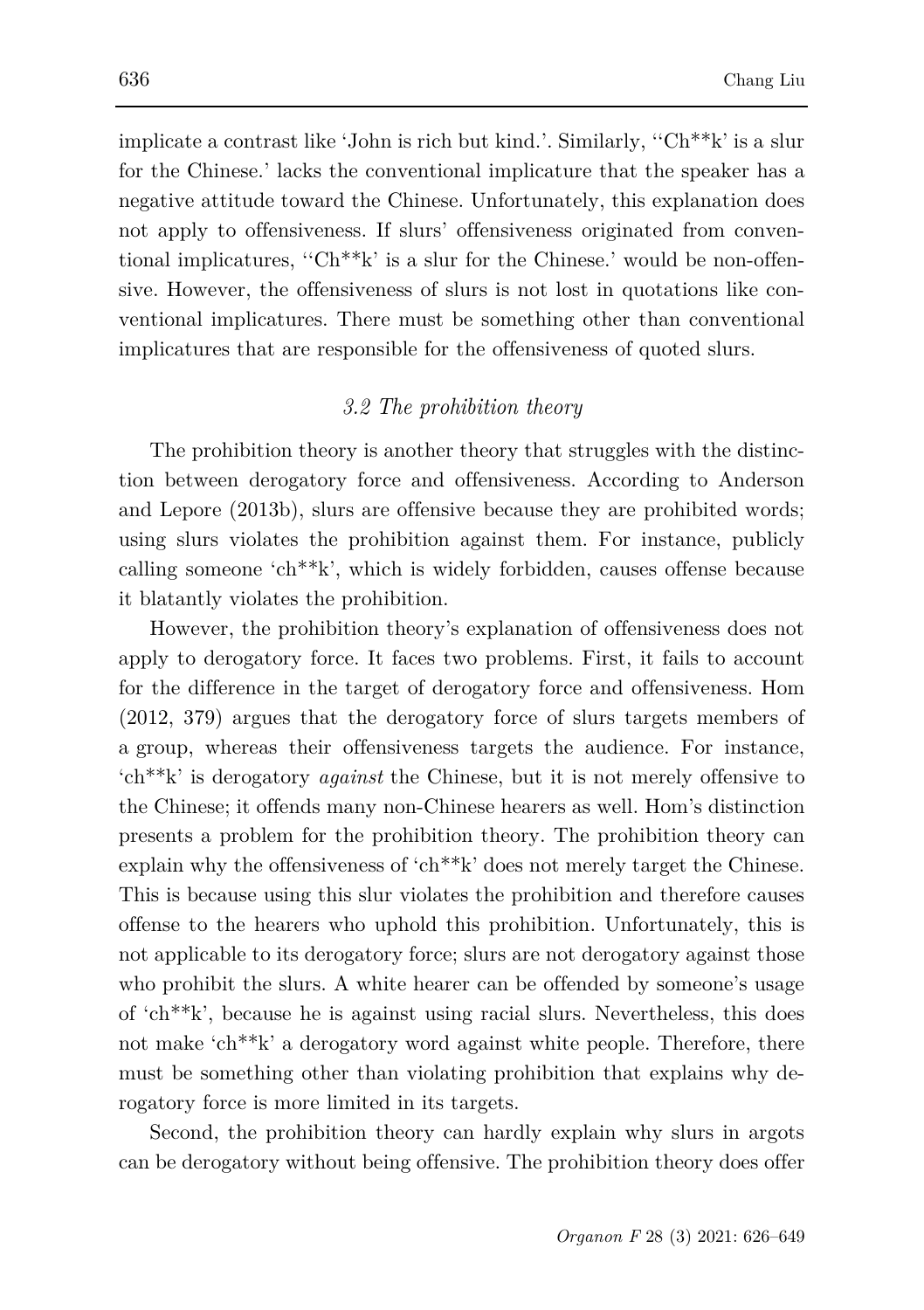a plausible account of why slurs in argots are not offensive. This is because there is no existing prohibition on those words. In fact, the point of speaking in argots is to bypass existing prohibitions. For example, calling someone 'Monday' often does not cause offense because 'Monday' is not a prohibited word. Nevertheless, this explanation does not apply to the derogatory force. Slurs like 'Monday' remain derogatory despite being non-offensive and not prohibited. If it is derogatory without being prohibited, derogatory force must have sources other than prohibition.

#### *3.3 The truth-conditional content theory*

Although Hom's truth-conditional content theory offers explanations for both the offensiveness and the derogatory force of slurs, his theory nonetheless struggles with explaining offensiveness.

Hom explains slurs' derogatory force in terms of their derogatory truthconditional contents. For instance, 'ch\*\*k' means "ought to be subject to higher college admissions standards, and ought to be subject to exclusion  $\dots$ . because of being slanty-eyed, and devious, and good-at-laundering … , all because of being Chinese" (Hom 2012, 394). Consequently, saying that 'Yao is a ch\*\*k.' is derogatory because it attributes derogatory properties in the content of slurs to the target. Unfortunately, it follows that sentences like 'There are no ch\*\*ks in the building.' cannot be derogatory because it does not attribute the negative content to anyone. This seems to entail the counterintuitive claim that nothing is wrong with such a negative existential. To address this problem, Hom distinguishes between derogatory force and offensiveness: 'There are no ch\*\*ks in the building.' is non-derogatory but still offensive.

Hom (2012, 402) explains the offensiveness of slurs in terms of conversational implicatures, instead of truth-conditional contents. 'There are no ch\*\*ks in the building.' is offensive because it carries offensive conversational implicatures. A speaker would not use 'ch\*\*k' unless he was committed to the existence of 'ch\*\*ks', i.e., people who satisfy the negative properties. Consequently, 'There are no ch<sup>\*\*</sup>ks in the building.' conversationally implicates that the speaker is committed to the existence of people who should be subject to discrimination because of being slanty-eyed, devious … and being Chinese, etc.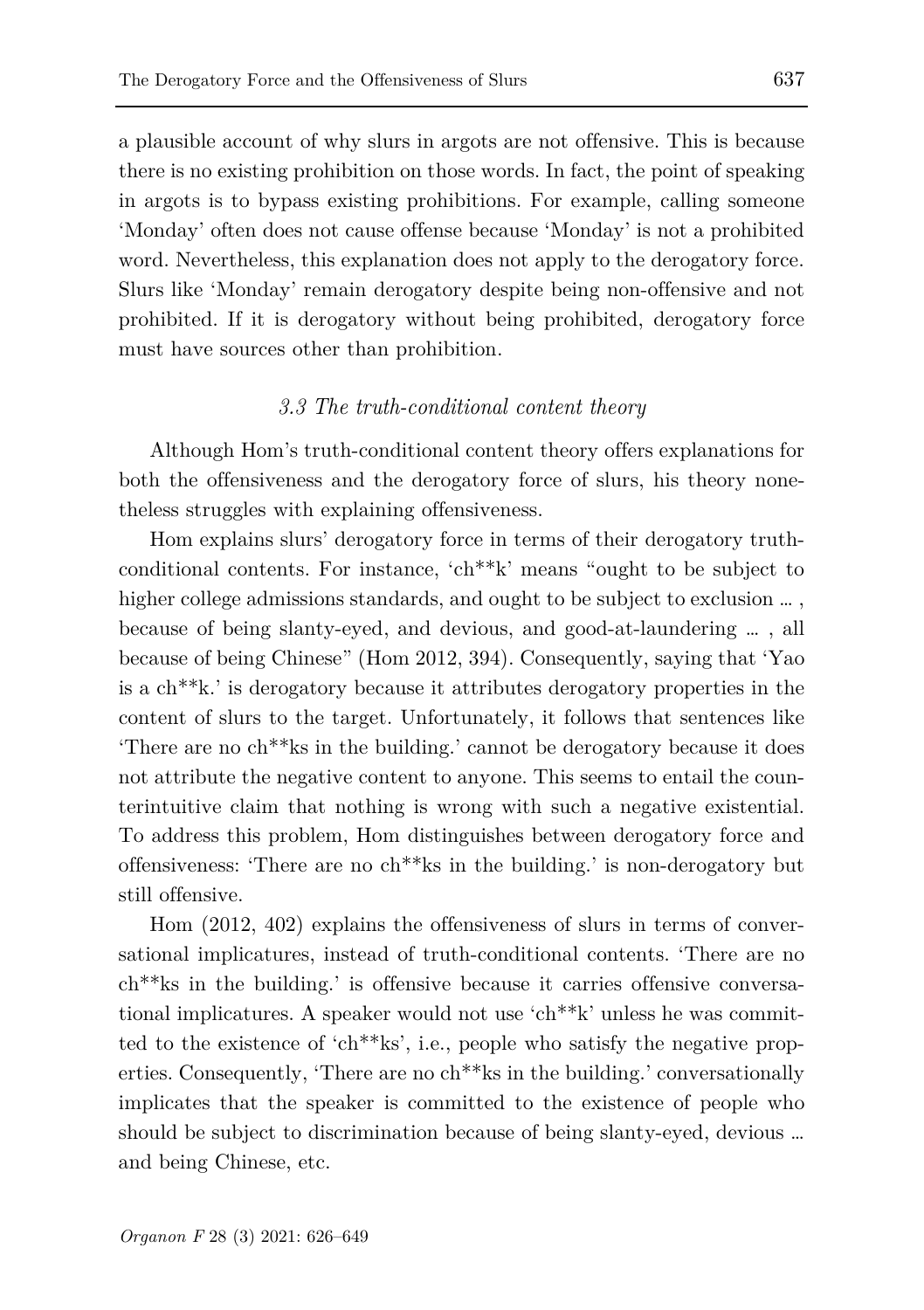Nevertheless, Hom's explanation of offensiveness still faces problems. First, Jeshion (2013b, 317) argues that explaining offensiveness with conversational implicature is problematic in terms of cancellability. Conversational implicatures are cancellable (Grice 1989, 39), but the offensiveness of slurs is not cancellable. For instance, saying 'There are no ch\*\*ks in the building.' does not cease to be offensive once the speaker clarifies that 'Don't get me wrong. I don't think there are people who should be discriminated against for being Chinese.'. However, if the offensiveness of 'ch\*\*k' came from conversational implicature, it would be cancellable.

Second, I will argue that Hom's explanation of offensiveness struggles with slurs in quotations. According to Hom (2012, 402), a key premise in the inferences to slurs' offensive conversational implicatures is that a speaker usually does not use a word unless he is committed to the nonempty extension of the word. However, this premise does not work for quotations. This is because speakers do not commit to the non-empty extension of a word when they quote the word. This is often why quotations can be used to deny the existence of something. For instance, 'Liberals are obsessed by the so-called 'systematic racism'.' and 'He claims that 'systematic racism' is pervasive.' does not commit the speaker to the existence of systematic racism. Quotations at most report the third party's commitment to the non-empty extension but not the speaker's commitment. Likewise, ''Ch\*\*k' is a slur for the Chinese.' and 'He says that Yao is a 'ch\*\*k'.' do not commit the speaker to the existence of 'ch\*\*ks'. Nevertheless, slurs remain offensive even in quotations. If so, their offensiveness cannot come from the kind of inference to conversational implicatures that Hom describes.

## *3.4 The invocational content theory*

Davis and McCready's (2020) "invocational theory" takes slurs to be mixed expressives, the semantic contents of which consist of two components. First, a slur has an *at-issue semantic content*, which is simply the property of being a member of a group. Second, it has an *expressive content*  (also called "invocational content"), which invokes "a complex of sociohistorical facts, attitudes, and prejudices about the group" (Davis and McCready 2020, 65). To invoke such a complex of things is to impose them to the context, i.e., updating the context to making them salient in it. Davis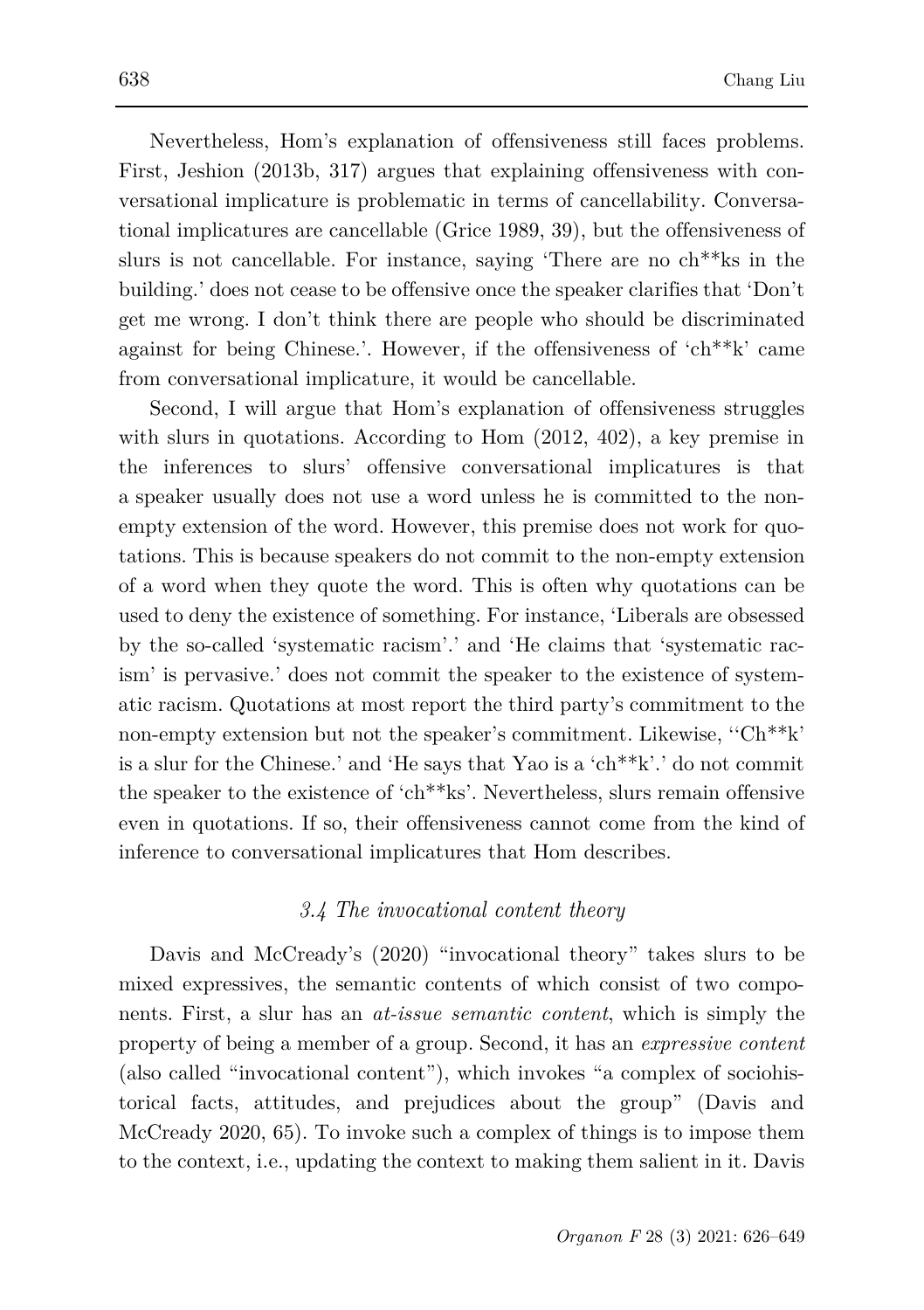ł

and McCready's theory follows Potts's (2005, 2007) framework in treating expressivist contents as a kind of conventional implicature, which is analyzed as an extra content in addition to the at-issue semantic content.

Davis and McCready's theory also differentiates between derogatory force and offensiveness. It gives a semantic explanation of the *offensiveness* of slurs. Slurs are offensive regardless of the speaker's intention because no matter how they are used, the invoked contents of slurs are offensive by themselves.[12](#page-13-0) However, Davis and McCready realize that this explanation

<span id="page-13-0"></span> $12$  It is unclear how Davis and McCready's theory, which treats invocational contents with Potts's framework of conventional implicatures, can explain the offensiveness of slurs in quotations. On the one hand, slurs remain offensive even if they are in quotations. However, it is not clear whether the conventional implicatures or invocational contents always project through the scope of quotations. Potts's (2005, 2007) work do not offer an analysis of conventional implicatures in quotations. Without giving justifications, Davis and McCready's (2020, 73) account of offensiveness *assumes* that conventional implicatures or invocational contents always project through quotations; "the very utterance of a slur will result in an invocation of its expressively encoded content … no amount of embedding will help to diffuse the offensiveness that results."

However, their assumption about projection applies to mixed quotations but not pure quotations. Expressions in mixed quotations are both used and mentioned (e.g., 'John said that slurs are 'offensive'.'), whereas expressions in pure quotations are merely mentioned but not used (e.g., 'The word 'offensive' has nine letters.') (Davidson 1979). Expressions in mixed quotations can contribute their conventional implicatures to the sentence because they are still used in a way (e.g., the contrast between being rich and being kind is reported in 'John is said to be rich 'but' kind.'). Davis and McCready's assumption seems to work because they only consider slurs in mixed quotations, e.g., 'It's because he thinks of you as a S.', where S is a quoted slur (Davis and McCready 2020, 71). However, expressions in pure quotations are not used at all, and they do not seem to contribute their conventional implicatures to sentences (e.g., the conventionally implicated contrast is not reported in 'The word 'but' consists of three letters.'). It is unclear how Davis and McCready's "invocational contents," based on Potts's logic of conventional implicatures, can explain the offensiveness of pure quotations like ''Ch\*\*k' consists of five letters.' It would be surprising and ad hoc if their theory made an exception for slurs. Why would the conventional implicatures of slurs project through pure quotations, while other conventional implicatures could not?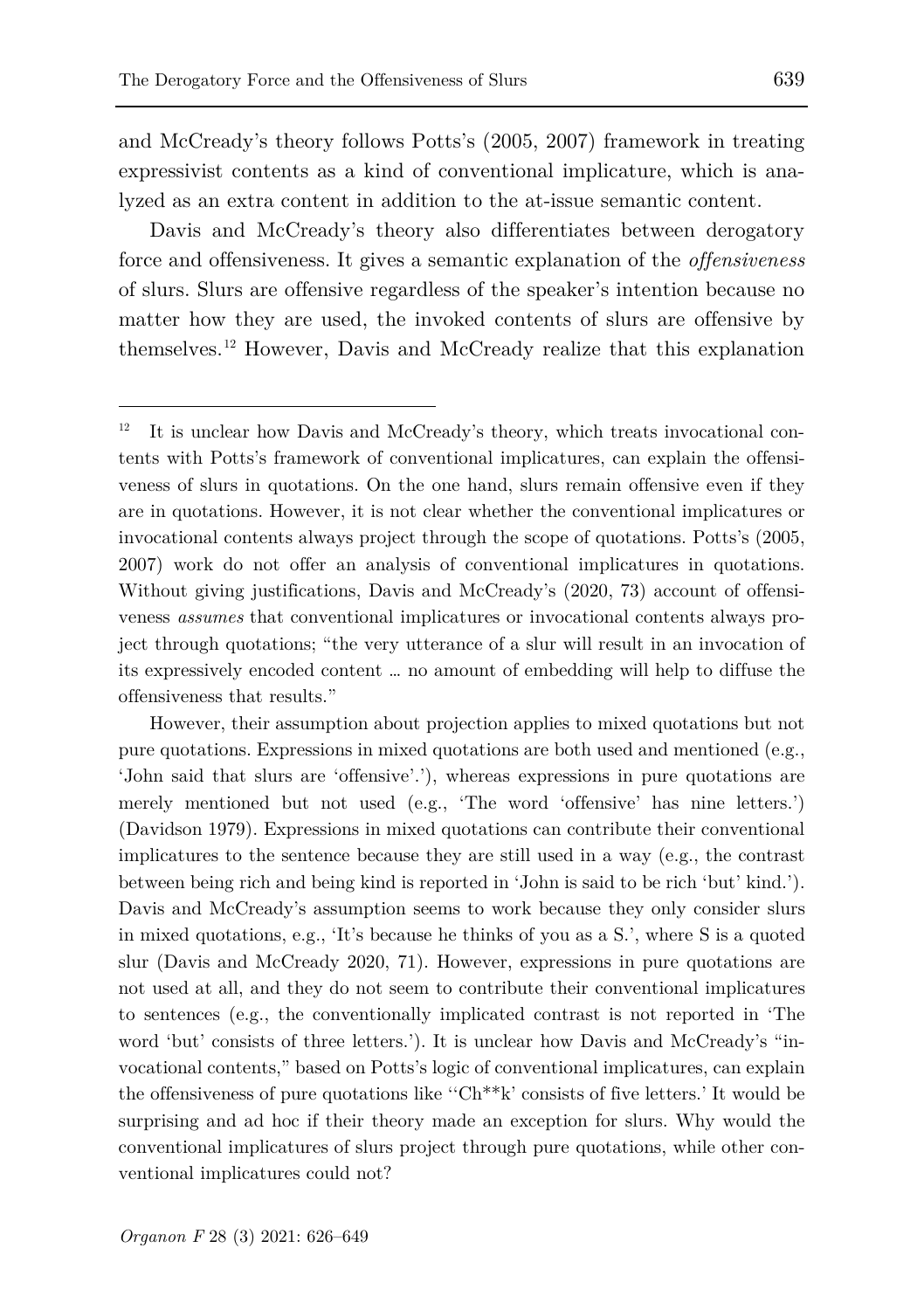of offensiveness does not apply to slurs' derogatory force, which to some extent depends on the speaker's intention. Consequently, their invocational content theory gives a pragmatic explanation of the *derogatory force*, i.e., "derogation is derived through reasoning about speaker attitudes" (Davis and McCready 2020, 69).

However, I argue that the invocational content theory struggles with slurs' *derogatory force*, especially in cases of institutional derogation. Davis and McCready explain non-derogatory uses of slurs in terms of the speaker's intentions; some utterances of slurs are not derogatory because hearers infer from the utterances that the speaker does not intend to endorse the offensive contents invoked by slurs. I agree with them that the speaker's intentions play a crucial role, but I do not think appealing to intentions gives the whole picture. There are cases of institutional derogation, where slurs remain derogatory despite the speaker's lack of bad intentions. Imagine that the spokesperson of a racist government calls the Chinese 'ch\*\*ks' in an official statement. Suppose we know the spokesperson is Chinese and has no intention to endorse anti-Chinese racism. Nevertheless, the slur remains derogatory against the Chinese, no matter what the speaker personally intends. This is because the spokesperson speaks on behalf of a state, not just himself. In general, slurs are not made non-derogatory by the lack of bad intentions, when they are used with institutional power (e.g., by government officials, college professors, and corporate managers).

## **4. Explanation from a speech act theory of slurs**

In this section, I will explain the distinction between derogatory force and offensiveness with a speech act theory of slurs (§4.1). I will illustrate the advantage of this explanation in avoiding the problems faced by other theories (§4.2).

# *4.1 The speech act theory of slurs*

*The speech act theory of slurs* explains derogatory force and offensiveness in terms of the speech acts that slurs are used to perform. It was developed in earlier works of mine to capture this basic idea: the use of slurs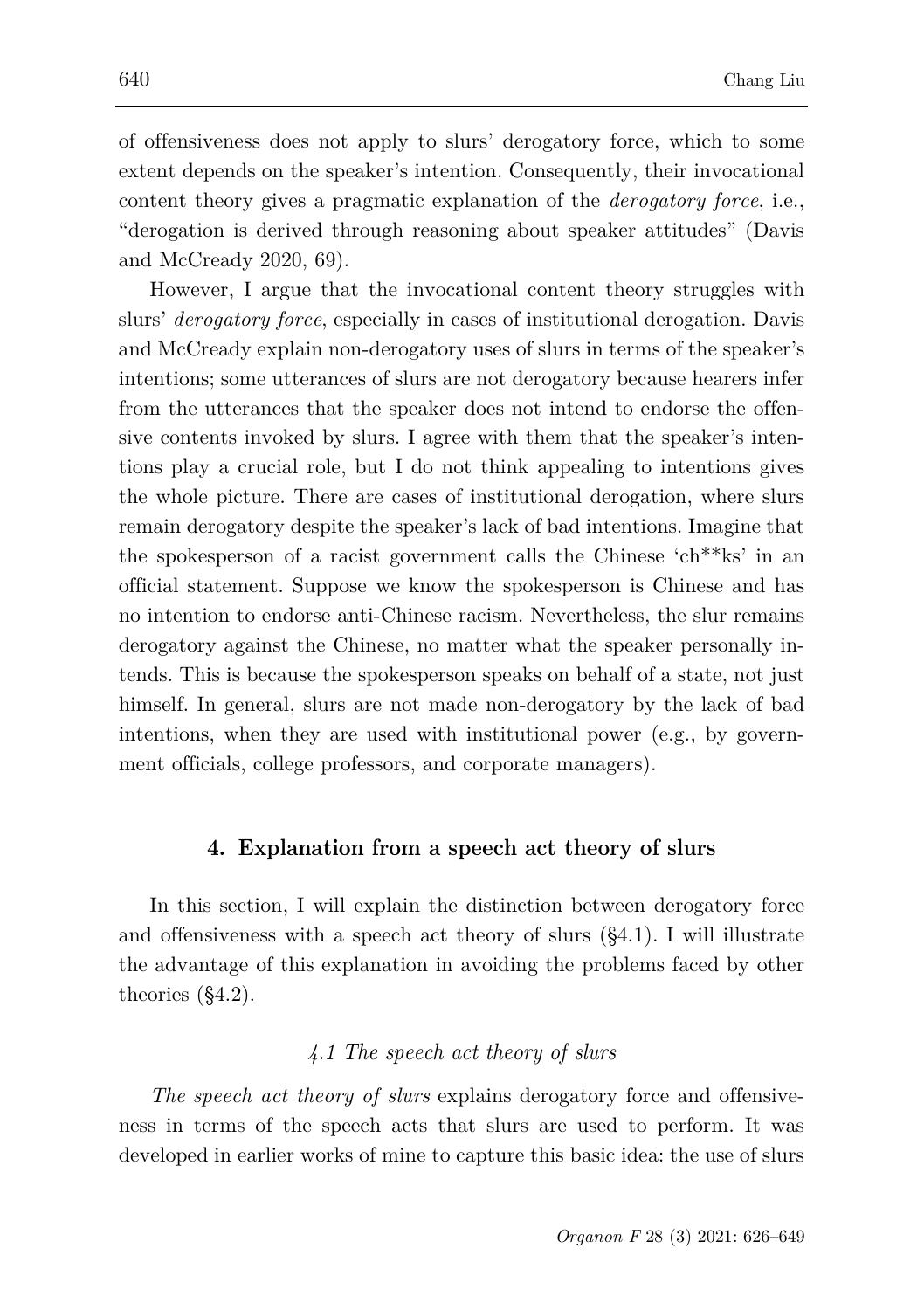is not merely to express contents but to do something against their targets (Liu 2019a, 2021). [13](#page-15-0) In particular, slurs are derogatory words because they are used to perform the act of derogation, and they are offensive words because they are used to offend people. The earlier version of this theory conflated derogatory force with offensiveness like other theories. However, this paper will present a modified version, which distinguishes between derogatory force and offensiveness with different kinds of speech acts.

Slurs' being derogatory is not the same as their being offensive because to derogate is a different kind of speech act from to offend. Derogation is an *illocutionary act*, i.e., acts of doing something in saying something (e.g., promising, apologizing, asserting). By contrast, offending belongs to the category of *perlocutionary acts*, i.e., acts of producing certain effects by saying something (e.g., convincing, scaring, persuading).

The revised version of the speech act theory of slurs can be summarized as the conjunction of three theses:

The Speech Act Theory of Slurs:

- *(1) One of the uses of slurs is to derogate their targets because they are illocutionary force indicators of the illocutionary acts of derogation.*
- *(2) The other use of slurs is to offend the audiences because of their perlocutionary effects of triggering stereotypical inferences to negative properties.*
- *(3) Slurs are propositional indicators that have the same truth-conditional contributions as their neutral counterparts.*

Thesis 1 explains the *derogatory force* of slurs. Why is a slur like 'ch\*\*k' a derogatory word? According to the speech act theory of slurs, one of the two uses of slurs is to derogate their target groups. In other words, they are illocutionary force indicators of derogation. For instance, uttering 'Yao is a ch\*\*k.' is derogatory against the Chinese, because 'ch\*\*k' provides the illocutionary force of derogation against the Chinese. That is, this slur makes it explicit that 'Yao is a ch\*\*k.' should be taken as an illocutionary act of derogating the Chinese, which consists of the illocutionary force of derogation and the content, i.e., Chinese Derogation is a declarative illocutionary

<span id="page-15-0"></span><sup>13</sup> For more arguments for this speech act theory and its advantage over earlier speech act approaches, see (Liu 2021).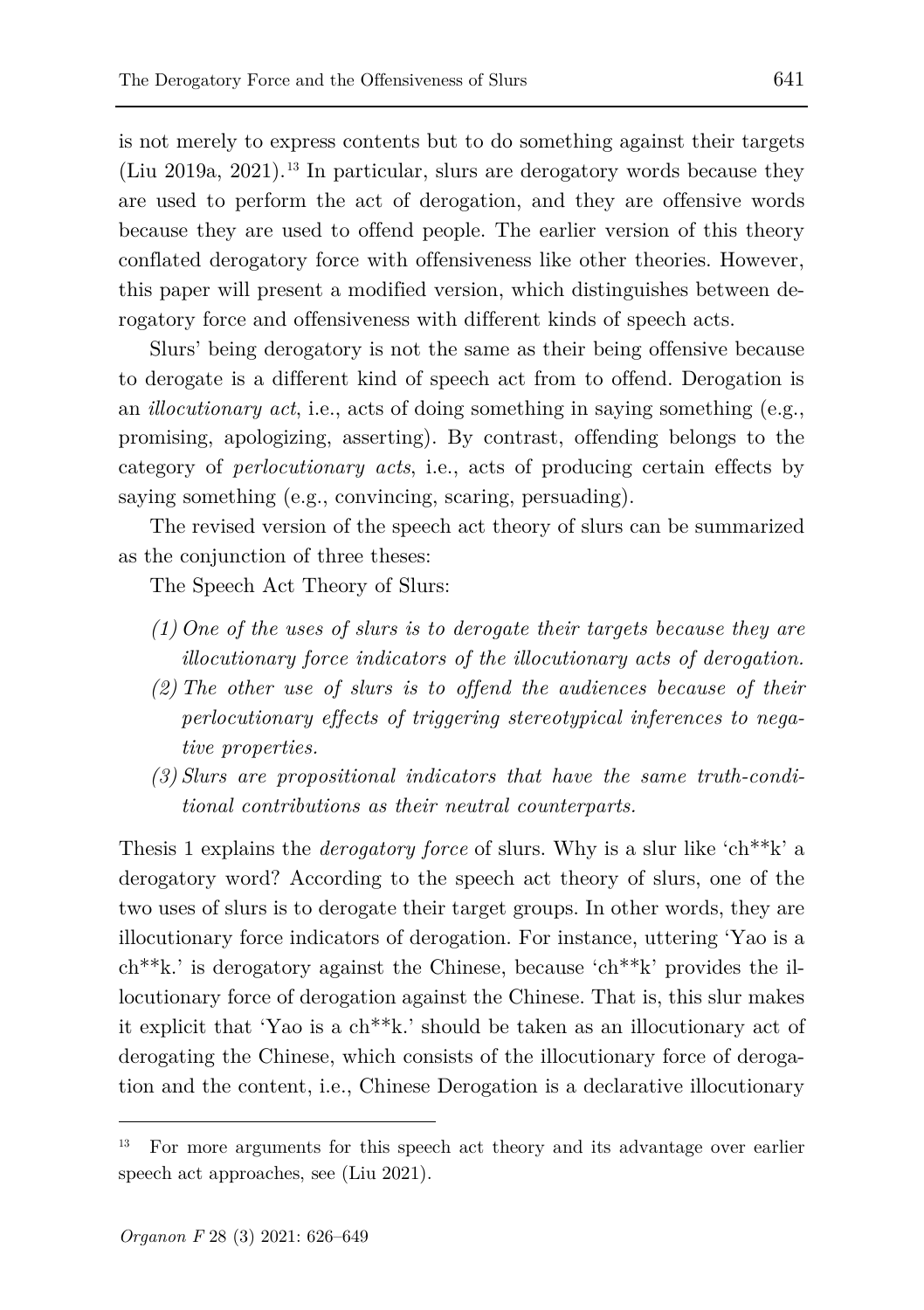act, the point of which is to enforce a norm against the target. For instance, to derogate the Chinese by calling them 'ch\*\*k' is to enforce racist norms in which the Chinese deserve to be treated with violence and are deprived of their dignity, etc.

Here is a quick caveat on the function of illocutionary force indicators. An illocutionary act usually consists of an illocutionary force and a content, e.g., promising that I will come to the party has the force of promising and the content that I will come to the party. The force and the contents can come from what is called "illocutionary force indicators" (e.g., expressions like 'I promise', 'I apologize', 'hello' etc.) and what is called "propositional indicators" (e.g., expressions like 'that I will come to the party') respectively (Searle 1969, 30). Force indicators make the illocutionary force of an utterance explicit (e.g., saying that 'I promise …' makes it explicit that the utterance should be taken as a promise, rather than greetings or condolences) (Searle 1996, 30). Austin (1962, 70) has an analogy of making the illocutionary force explicit: raising a hat makes it explicit that the earlier act of bowing should be taken as an act of paying respect, rather than an act of observing flowers on the ground.

Thesis 2 is added to this revised version to explain the *offensiveness* of slurs. Why is a slur like 'ch\*\*k' offensive? The speech act theory holds that slurs are used to perform the perlocutionary act of offending the hearers. This is because slurs produce the perlocutionary effects of triggering stereotypical inferences to negative properties. Studies find that linguistic expressions are associated with stereotypical properties that come to mind when the expressions are heard (Hare, et al. 2009, Ferretti, McRae and Hatherell 2001, Harmon-Vukić, et al. 2009). Such stereotypes trigger automatic inferences, e.g., inferring that someone is female from her being called a 'secretary' (Atlas and Levinson 1981). Similarly, hearing 'ch\*\*k' causes offense because it automatically triggers the stereotypical inferences to offensive properties associated with the Chinese, such as being slanty-eyed, devious, etc.

Thesis 3 addresses the descriptive component of slurs. As evaluative terms, slurs also make truth-conditional contributions; they are not like purely evaluative or expressive terms such as 'damn'. In other words, slurs are propositional indicators that contribute to the truth-condition. In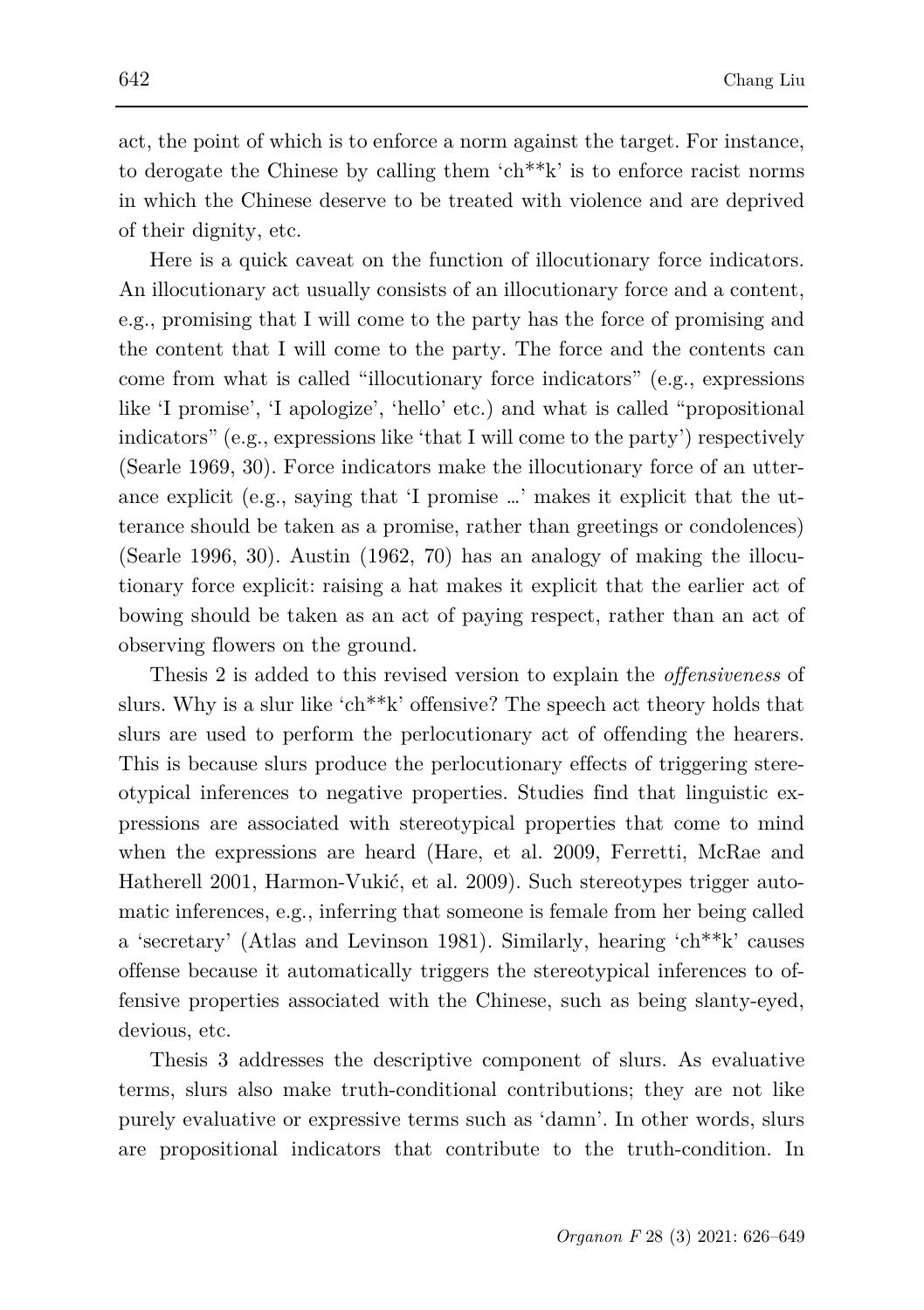particular, a slur like 'ch\*\*k' has the same truth-conditional contribution as its neutral counterpart, e.g., 'Chinese'. For instance, 'Yao is a ch\*\*k.' is true if and only if 'Yao is a Chinese.' is true.

The speech act theory of slurs, by distinguishing between the two kinds of speech acts, explains the many differences between derogatory force and offensiveness introduced by the arguments in §2. First, the speech act theory can explain why derogatory force and offensiveness can come apart in non-slurs. This is because an utterance can be an illocutionary act of derogation without being a perlocutionary act of offending someone, and vice versa. Consequently, a word can be a force indicator of derogation without producing the perlocutionary effects that cause offense, and vice versa. For instance, 'Falkland' is an offensive word to Argentinians because it triggers stereotypical inferences to properties such as "belonging to the UK", "military invasion", "Argentinian defeat" etc. Nonetheless, it is not a derogatory word because it is not a force indicator used to derogate the island. Likewise, an expression can be derogatory without being offensive when it is an illocutionary force indicator of derogation without having perlocutionary effects of triggering stereotypical inferences to negative properties.

Second, my theory explains the difference between derogatory force and offensiveness in *autonomy*, i.e., why being derogatory depends on the speaker's intention but being offensive does not. This is because the illocutionary act of derogation can be made infelicitous or unsuccessful by the speaker's intention.<sup>[14](#page-17-0)</sup> For instance, when an African American speaker utters 'John Brown is a straight-up n\*\*\*er.', this utterance is not an act of derogating African Americans. This is because successful derogation requires that the speaker must intend to impose a norm against the target. Moreover, we know the African American speaker is very unlikely to impose a racist norm against his own community in using the N-word. Unlike the derogatory force, offensiveness is autonomous or independent from the speaker's intention. This is because whether a slur successfully produces its perlocutionary effects is determined by the hearers, not the speaker. For instance, a hearer is offended by 'ch\*\*k' so long as it triggers stereotypical inferences in the hearer, even if the speaker does not intend to offend.

<span id="page-17-0"></span><sup>14</sup> For a more detailed analysis of non-derogatory utterances of slurs, see (Liu 2019b, 2021). For the exception of institutional derogation, see the following section.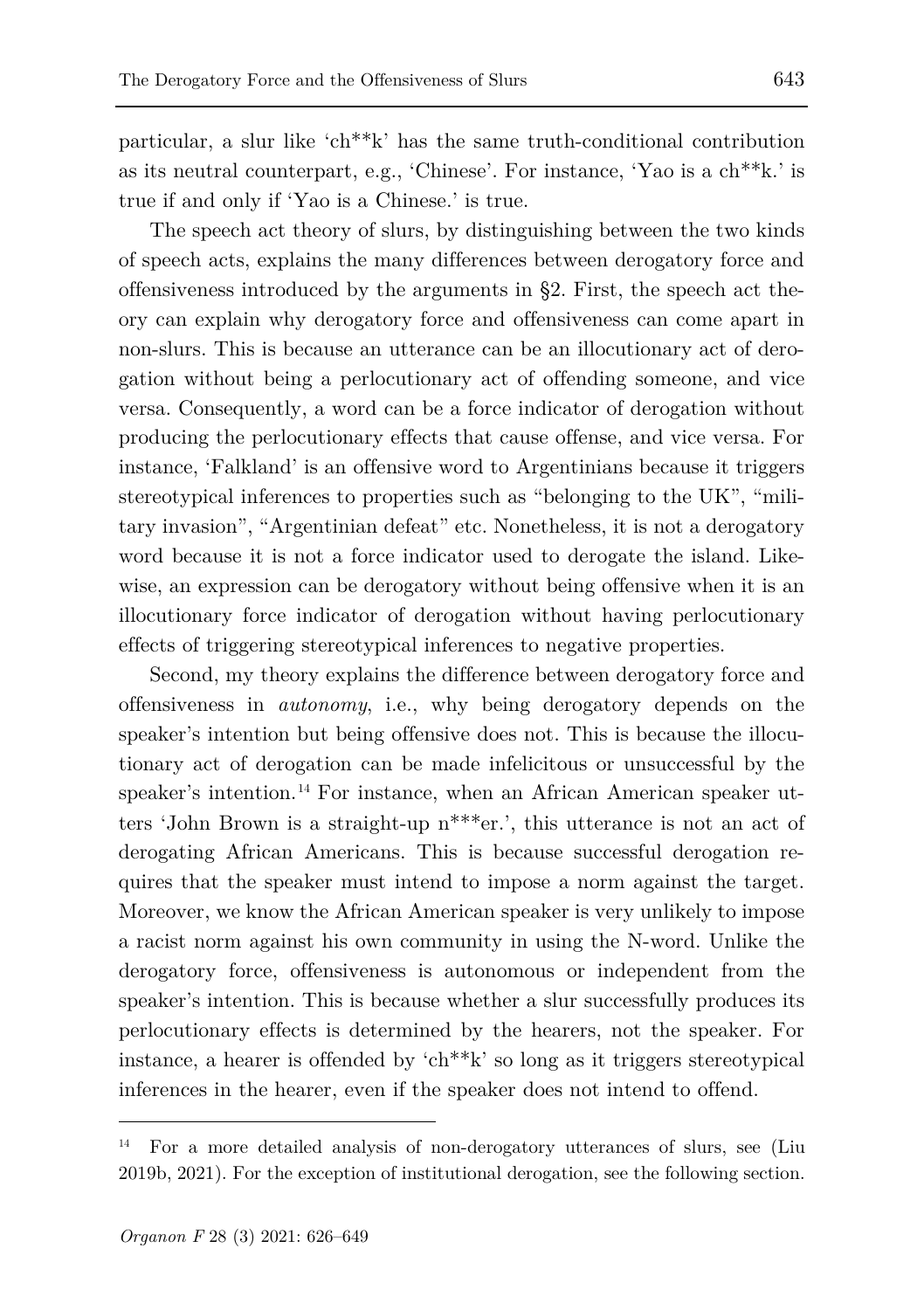In addition, my theory also explains why slurs in quotations remain offensive and why slurs in argots can be non-offensive. I will give detailed explanations in the following section since these two issues challenge other theories.

## *4.2 Advantages over other theories*

The advantage of my explanation of derogatory force and offensiveness is that it avoids the problems faced by other theories.

In comparison to the *conventional implicature theory*, the speech act theory of slurs does a better job of explaining why quoted slurs, despite being non-derogatory, can be offensive. Slurs in quotations are non-derogatory because illocutionary force indicators in quotations cannot be used to perform speech acts (e.g., saying that ''I promise' is an illocutionary force indicator.' does not make a promise). Likewise, ''Ch\*\*k' is a slur for the Chinese.' does not have the use to derogate the Chinese. However, quoted slurs remain offensive because quoted words can still trigger stereotypical inference in the hearers. Upon hearing ''Ch\*\*k' is a slur for the Chinese.', the slur automatically triggers stereotypical inferences to negative properties such as being slanty-eyed and devious.

As for the *prohibition theory*, the speech act theory enjoys two advantages over it. First, my theory explains why the derogatory force and the offensiveness of slurs have different targets. For instance, 'ch\*\*k' is derogatory against the Chinese because it is an illocutionary force indicator of derogation against the Chinese. However, 'ch\*\*k' is not merely offensive to the Chinese. This is because slurs also trigger stereotypical inferences to negative properties in non-Chinese hearers. Second, my theory performs better at explaining the offensiveness of slurs in argots. Slurs like 'Monday' can be derogatory without being offensive. This is because it is an illocutionary force indicator of derogation against the African Americans in the Bostonian argot. Nevertheless, it is not offensive because it does not trigger stereotypical inferences in the hearers. For the hearers who are not familiar with the argot, 'Monday' is not associated with the stereotypical properties of African Americans.

Although Hom's *truth-conditional content theory* also differentiates between derogatory force and offensiveness, my theory performs better than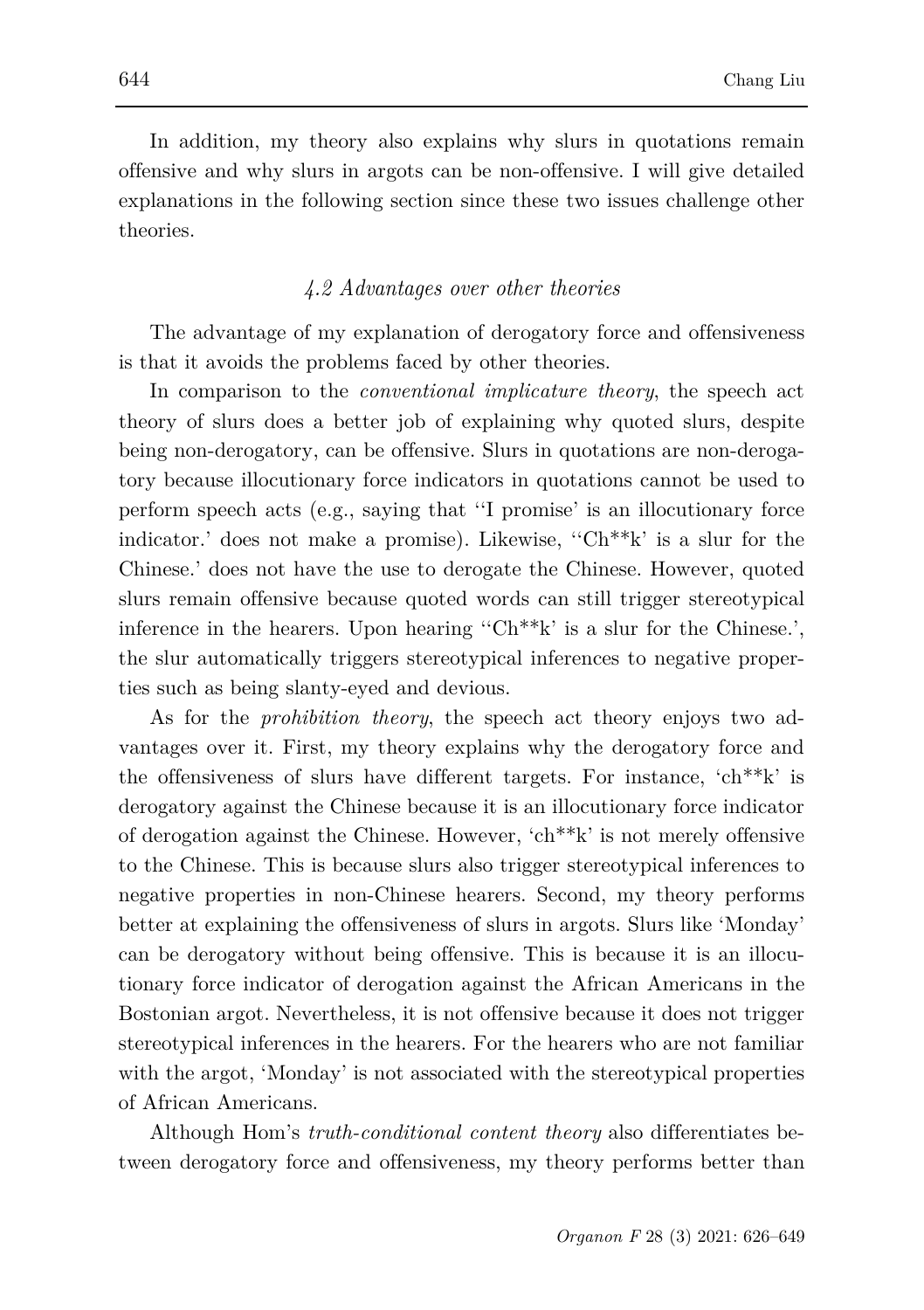it in two ways. First, it explains the non-cancellability of slurs' offensiveness. One cannot explicitly cancel the offensiveness of 'There are no ch\*\*ks the building.' with 'Don't get me wrong. I don't think there are people who should be discriminated against for being Chinese.' This is because offensiveness arises from the perlocutionary effects of stereotypical inferences. Such inferences are automatic and involuntary. Therefore, it cannot be canceled by opting out of the cooperative principle. Second, my theory has no problem in explaining the offensiveness of quoted slurs, as I have just described.

Finally, my theory differs from Davis and McCready's invocational content theory in two aspects. To be illocutionary force indicators is not the same as expressing "invocational contents". First, these two theories disagree over the effects of the slurs. For the invocational content theory, the primary effects of the invocational content are *linguistic*; their job is to change the contexts, e.g., making certain contents salient. Contextual changes affect the interpretations of context-sensitive expressions and the directions of discourses. By contrast, the speech act theory does not take the primary effects of slurs to be merely linguistic; their use is to perform the acts of derogation that change the *normative status* of the target (e.g., rights, obligations, what are allowed and forbidden to do), not just how we talk about them. For instance, the slur 'ch\*\*k' is harmful because it enforces anti-Chinese norms that deny the rights of the Chinese, license violence against them, and deprive them of dignity.

Second, these two theories have different views on the sources of derogatory force. The invocational content theory explains the derogatory force of slurs in terms of inferences to the speaker's intentions. It follows that slurs are not derogatory when we infer that the speaker has no bad intentions. While the speech act theory allows such inferences to affect the derogatory force of slurs, it does not take these inferences to be the source of derogatory force. Instead, slurs are derogatory because they are used to perform the speech act of derogation, which can be made unsuccessful by the lack of derogatory intentions in certain cases.

By limiting the role of the speaker's intention, the speech act theory of slurs is immune to the problem of institutional derogation faced by the invocational content theory. Like many other illocutionary acts (e.g.,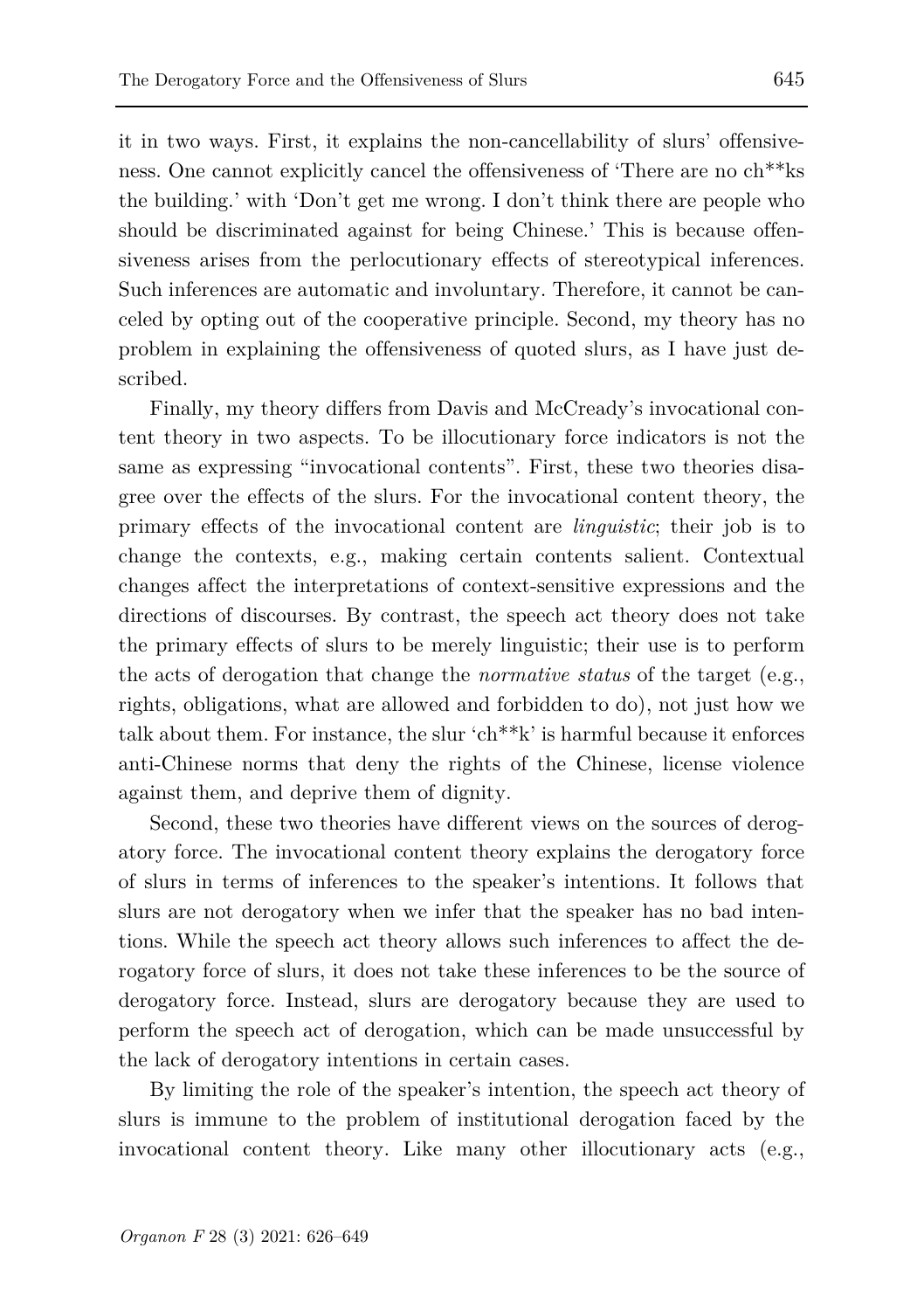personal apologies and official apologies), derogation can be distinguished into *personal derogation* (e.g., making negative remarks to my friends at a party) and *institutional derogation* (e.g., issuing an official condemnation as the president). Personal derogation does not require institutional power to perform, but its success requires that the speaker intends to impose a norm against the target. By contrast, the successful performance of institutional derogation has requirements on the role of the speaker (e.g., the speaker must occupy offices such as being the president or the spokesperson to derogate on behalf of an institution), but not her personal intentions. In conclusion, my speech act theory holds that slurs, when used with institutional power, can be derogatory regardless of the speaker's intention. This is because the successful performance of *institutional derogation,* unlike personal derogation*,* does not depend on intentions.

## **5. Conclusion**

In this paper, I have achieved three goals. First, I have presented four arguments for the distinction between slurs' derogatory force and offensiveness. For instance, being derogatory is not the same as being offensive because slurs in argots, e.g., 'Monday', are used to derogate their targets without causing offense. Second, I have argued that failing to draw such a distinction has given rise to problems for theories of slurs. The prohibition theory, for example, cannot explain the derogatory force in terms of the prohibition. This is because slurs in argots (e.g., 'Monday') are used to derogate their targets even if there is no prohibition on them. Third, I have offered a new explanation of this distinction with a speech act theory of slurs, which distinguishes between the two uses of slurs, i.e., performing the illocutionary act of derogation and performing the perlocutionary act of offending. The advantage of this new explanation is that it avoids the difficulties of other theories, such as slurs in quotations and slurs in argots.

These considerations, I hope, justify the distinction between slurs' derogatory force and offensiveness. There is more than one way for slurs, as well as other terms, to be expressive.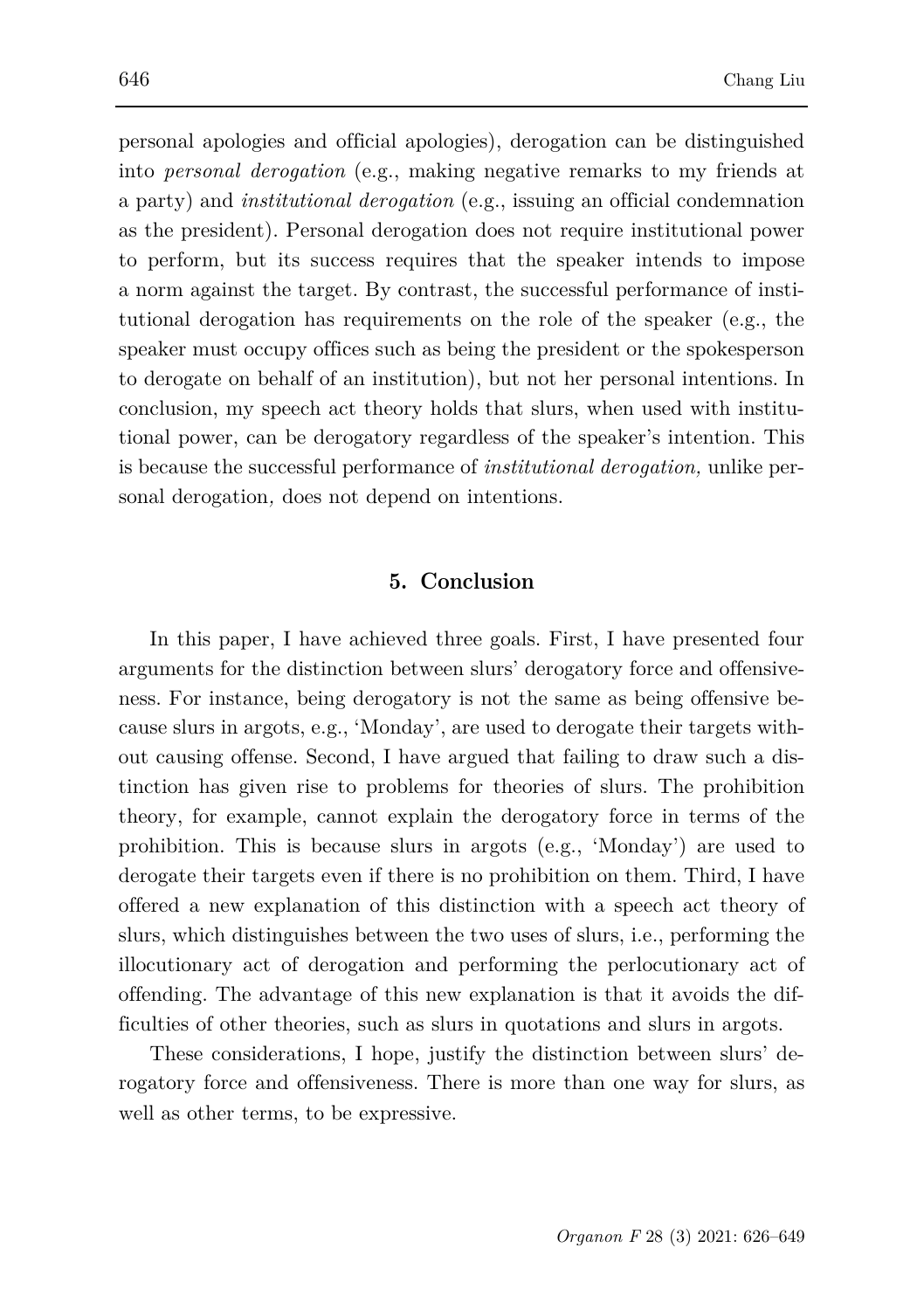#### **References**

- Anderson, Luvell. 2018. "Calling, Addressing, and Appropriation." In *Bad Words*, edited by David Sosa, 6–26. Oxford: Oxford University Press. <https://doi.org/10.1093/oso/9780198758655.001.0001>
- Anderson, Luvell, and Ernie Lepore. 2013a. "Slurring Words." *Noûs* 47 (1): 25–48. <https://doi.org/10.1111/j.1468-0068.2010.00820.x>
- Anderson, Luvell, and Ernie Lepore. 2013b. "What Did You Call Me? Slurs as Prohibited Words." *Analytic Philosophy* 54 (3): 350–63. <https://doi.org/10.1111/phib.12023>
- Atlas, Jay David, and Stephen C. Levinson. 1981. "It-clefts, Informativeness and Logical Form: Radical Pragmatics (Revised Standard Version)." In *Radical Pragmatics*, edited by Peter Cole, 1–62. New York: Academic Press.
- Austin, J. L. 1962. *How to Do Things with Words.* Clarendon Press.
- Bianchi, Claudia. 2014. "Slurs and Appropriation: An Echoic Account." *Journal of Pragmatics* 66: 35–44.<https://doi.org/10.1016/j.pragma.2014.02.009>
- Bolinger, Renée Jorgensen. 2017. "The Pragmatics of Slurs." *Noûs* 51 (3): 439–62. <https://doi.org/10.1111/nous.12090>
- Camp, Elisabeth. 2013. "Slurring Perspectives." *Analytic Philosophy* 54 (3): 330– 49[. https://doi.org/10.1111/phib.12022](https://doi.org/10.1111/phib.12022)
- Croom, Adam M. 2011. "Slurs." *Language Sciences* 33 (3): 343–58. <https://doi.org/10.1016/j.langsci.2010.11.005>
- Davidson, Donald. 1979. "Quotation." In *Inquiries into Truth and Interpretation*, 79–92. Oxford: Oxford University Press.
- Davis, Christopher, and Elin McCready. 2020. "The Instability of Slurs." *Grazer Philosophische Studien* 97 (1): 63–85. [https://doi.org/10.1163/18756735-](https://doi.org/10.1163/18756735-09701005) [09701005](https://doi.org/10.1163/18756735-09701005)
- Ferretti, Todd R., Ken McRae, and Andrea Hatherell. 2001. "Integrating Verbs, Situation Schemas, and Thematic Role Concepts." *Journal of Memory and Language* 44 (4): 516–47.<https://doi.org/10.1006/jmla.2000.2728>
- Grice, Paul. 1989. *Studies in the Way of Words.* Harvard University Press.
- Hare, Mary, Michael Jones, Caroline Thomson, Sarah Kelly, and Ken McRae. 2009. "Activating Event Knowledge." *Cognition* 111 (2): 151–67. <https://doi.org/10.1016/j.cognition.2009.01.009>
- Harmon-Vukić, Mary, Sabine Guéraud, Karla A. Lassonde, and Edward J. O'Brien. 2009. "The Activation and Instantiation of Instrumental Inferences." *Discourse Processes* 46 (5): 467–90. <https://doi.org/10.1080/01638530902959661>
- Hom, Christopher. 2012. "A Puzzle About Pejoratives." *Philosophical Studies* 159 (3): 383–405.<https://doi.org/10.1007/s11098-011-9749-7>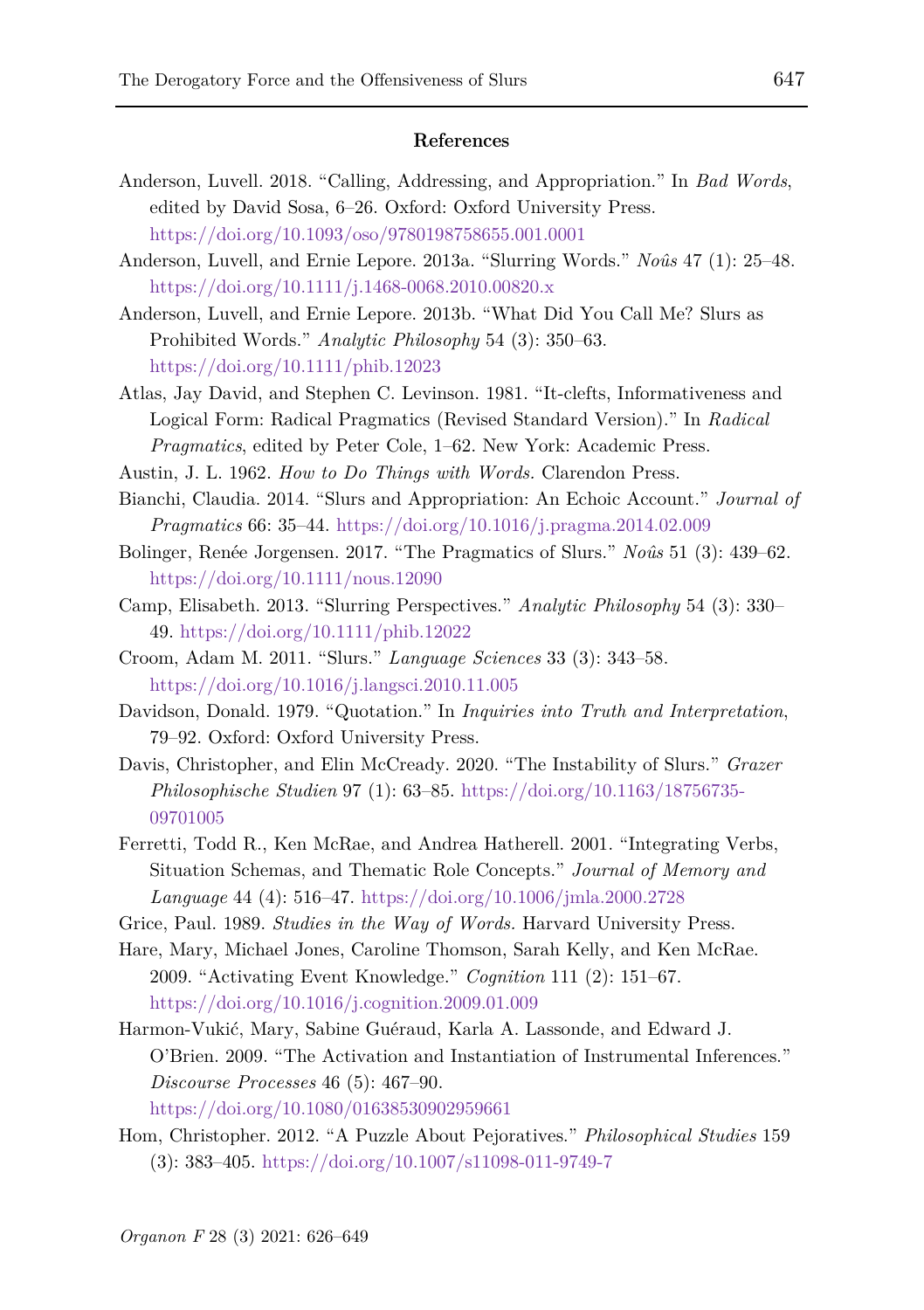- Hom, Christopher. 2008. "The Semantics of Racial Epithets." *Journal of Philosophy* 105 (8): 416–40.<https://doi.org/10.5840/jphil2008105834>
- Hom, Christopher, and Robert May. 2013. "Moral and Semantic Innocence." *Analytic Philosophy* 54 (3): 293–313.<https://doi.org/10.1111/phib.12020>
- Jeshion, Robin. 2020. "Pride and Prejudiced." *Grazer Philosophische Studien* 97 (1): 106–37.<https://doi.org/10.1163/18756735-09701007>
- Jeshion, Robin. 2013a. "Expressivism and the Offensiveness of Slurs." *Philosophical Perspectives* 27 (1): 231–59.<https://doi.org/10.1111/phpe.12027>
- Jeshion, Robin. 2013b. "Slurs and Stereotypes." *Analytic Philosophy* 54 (3): 314– 29[. https://doi.org/10.1111/phib.12021](https://doi.org/10.1111/phib.12021)
- Kennedy, Randall. 2003. *Nigger: The Strange Career of a Troublesome Word.* New York: Vintage Books.
- Liu, Chang. 2021. "Slurs as Illocutionary Force Indicators." *Philosophia* 49 (3): 1051–65.<https://doi.org/10.1007/s11406-020-00289-0>
- Liu, Chang. 2019a. *Derogatory Words and Speech Acts: An Illocutionary Force Indicator Theory of Slurs.* PhD dissertation: The University of Western Ontario.
- Liu, Chang. 2019b. "Slurs and the Type-Token Distinction of Their Derogatory Force." *Rivista Italiana di Filosofia del Linguaggio* 13 (2): 63–72. <https://doi.org/10.4396/12201902>
- McWhorter, John. 2019. "The Idea That Whites Can't Refer to the N-Word." *The Atlantic.* August 27. Accessed November 12, 2020. [https://www.theatlantic.com/ideas/archive/2019/08/whites-refer-to-the-n](https://www.theatlantic.com/ideas/archive/2019/08/whites-refer-to-the-n-word/596872/)[word/596872/](https://www.theatlantic.com/ideas/archive/2019/08/whites-refer-to-the-n-word/596872/)
- Potts, Christopher. 2007. "The Expressive Dimension." *Theoretical Linguistics* 33 (2): 165–98. <https://doi.org/10.1515/TL.2007.011>
- Potts, Christopher. 2005. *The Logic of Conventional Implicatures.* Oxford: Oxford University Press.
- Rappaport, Jesse. 2020. "Slurs and Toxicity." *Grazer Philosophische Studien* 97 (1): 177–202.<https://doi.org/10.1163/18756735-09701010>
- Richard, Mark. 2008. *When Truth Gives Out.* Oxford: Oxford University Press.
- Searle, John R. 1996. "What Is a Speech Act?" In *The Philosophy of Language*  (third edition), edited by A. P. Martinich, 130–40. Oxford University Press.
- Searle, John R. 1969. *Speech Acts: An Essay in the Philosophy of Language.* Cambridge University Press.
- Sennet, Adam, and David Copp. 2017. "Pejoratives and Ways of Thinking." *Analytic Philosophy* 58 (3): 248–271.<https://doi.org/10.1111/phib.12100>
- Whiting, Daniel. 2013. "It's Not What You Said, It's the Way You Said It: Slurs and Conventional Implicatures." *Analytic Philosophy* 54 (3): 364–77. <https://doi.org/10.1111/phib.12024>